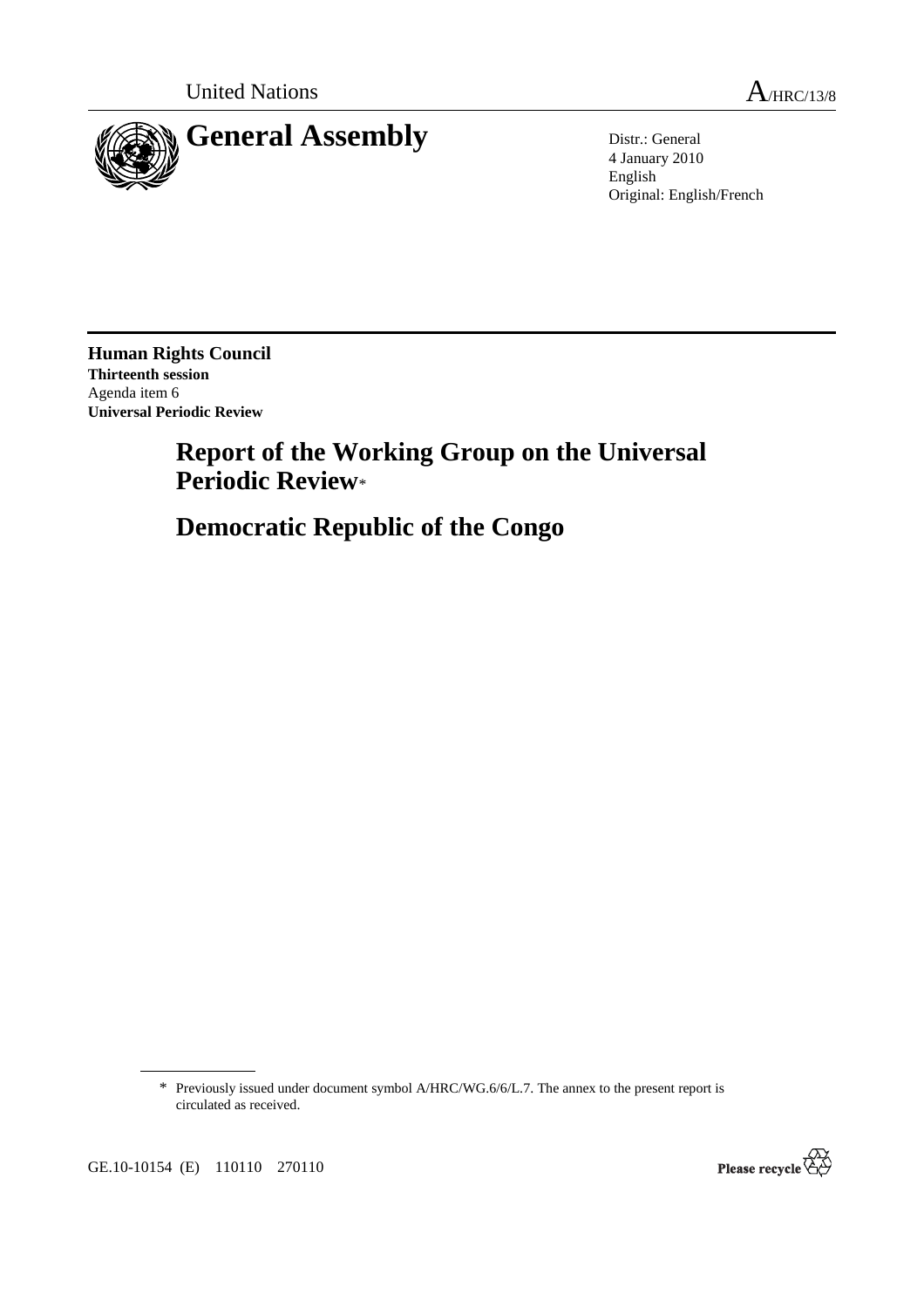# Contents

|       |    | Paragraphs | Page          |
|-------|----|------------|---------------|
|       |    | $1 - 4$    | 3             |
| L.    |    | $5 - 93$   | 3             |
|       | A. | $5 - 27$   | $\mathcal{E}$ |
|       | В. | $28 - 93$  | 6             |
| H.    |    | 94–98      | 12            |
| Annex |    |            |               |
|       |    |            | 24            |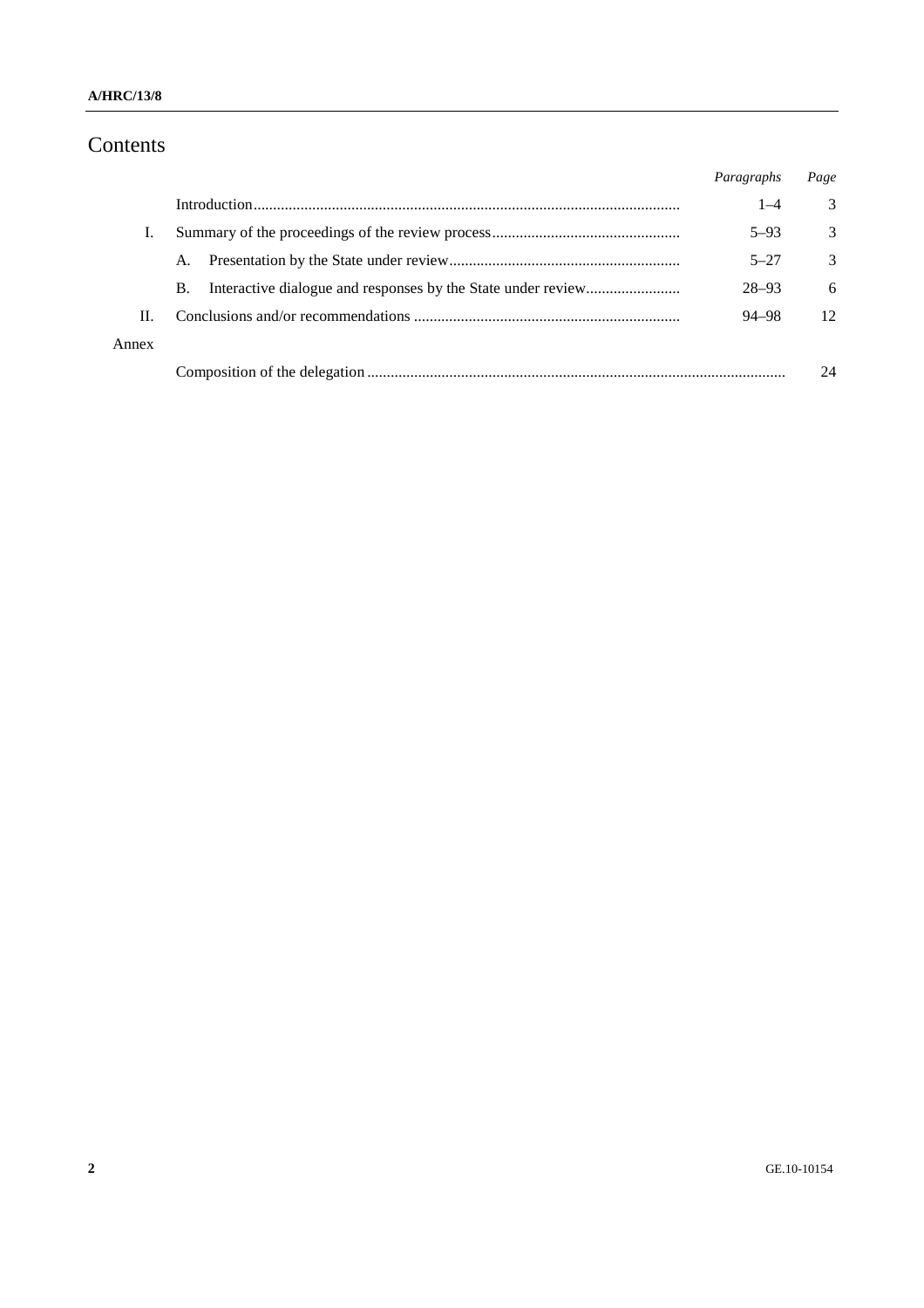## **Introduction**

1. The Working Group on the Universal Periodic Review, established in accordance with Human Rights Council resolution 5/1 of 18 June 2007, held its sixth session from 30 November to 11 December 2009. The review of the Democratic Republic of the Congo was held at the 7th meeting, on 3 December 2009. The delegation of the Democratic Republic of the Congo was headed by H.E. Mr. Upio Kakura Wapol, Minister of Human Rights. At its 11th meeting, held on 7 December 2009, the Working Group adopted the present report on the Democratic Republic of the Congo.

2. On 14 September 2009, the Human Rights Council selected the following group of rapporteurs (troika) to facilitate the review of the Democratic Republic of the Congo: Gabon, Japan and Slovenia.

3. In accordance with paragraph 15 of the annex to resolution 5/1, the following documents were issued for the review of the Democratic Republic of the Congo:

 (a) A national report submitted/written presentation made in accordance with paragraph 15 (a) (A/HRC/WG.6/6/COD/1);

 (b) A compilation prepared by the Office of the High Commissioner for Human Rights (OHCHR) in accordance with paragraph 15 (b) (A/HRC/WG.6/6/COD/2);

 (c) A summary prepared by OHCHR in accordance with paragraph 15 (c) (A/HRC/WG.6/6/COD/3).

4. A list of questions prepared in advance by Argentina, Belgium; Canada, the Czech Republic, Denmark, Hungary; Latvia, the United Kingdom of Great Britain and Northern Ireland, Germany, Sweden and the Netherlands was transmitted to the Democratic Republic of the Congo through the troika. These questions are available on the Extranet of the UPR Working Group.

### **I. Summary of the proceedings of the review process**

#### **A. Presentation by the State under review**

5. The Congolese delegation introduced the national report, which was the product of broad consultations, notably with civil society, and replied to the questions put in advance by States. The delegation said that the Democratic Republic of the Congo had ratified numerous instruments for the protection of civil and political, economic, social and cultural rights, and was determined to implement them. Its efforts were being held back, however, by the recurring armed conflicts raging mainly in the east of the country, with the involvement of several external actors.

6. The delegation noted that, in many cases, documents on the human rights situation tended to give an incomplete rendering of some of the facts and omitted — often deliberately — to report the noteworthy efforts made by the Government to improve the promotion and protection of rights and freedoms.

7. According to the delegation, the framework for the protection and extension of human rights currently comprised the 18 February 2006 Constitution, which gave constitutional status to the majority of rights and made them fundamental values (notably the right to life and the prohibition of torture); various international and regional instruments, duly ratified; and the body of legislation, which included in particular a number of laws recently promulgated by the President on sexual violence, the status of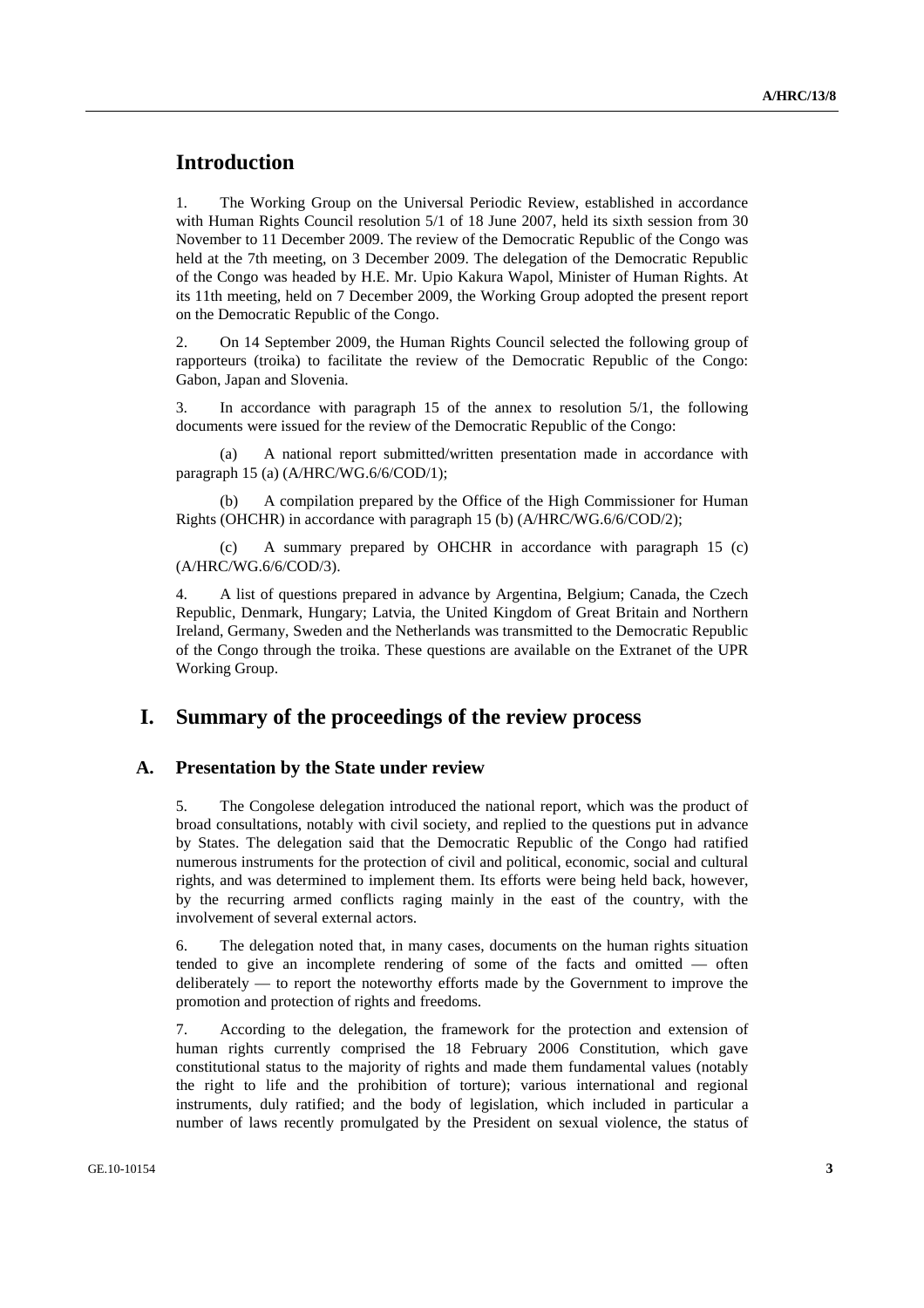opposition parties, the protection of children and the rights of persons living with or affected by HIV/AIDS, and the High Council of the Judiciary.

8. As to the establishment of effective structures for the protection of human rights, the Democratic Republic of the Congo had honoured its undertaking, made at the end of the tenth ordinary session of the Human Rights Council, by establishing on 12 August 2009 the "Entité de Liaison des Droits de l'Homme" (Human Rights Liaison Unit), a mechanism comprising various stakeholders whose task was to study the underlying causes of human rights violations and propose appropriate solutions. Human rights consultative bodies were also planned at the provincial level. In addition, the bill on the creation of a national human rights commission in accordance with the Paris Principles was before Parliament. The Government was making efforts to ensure that the necessary resources were allocated to those mechanisms.

9. The Democratic Republic of the Congo had created a national agency to combat violence against women and girls, which was being made operational. Synergies at the provincial level were also very active in efforts to combat impunity for sexual violence. According to the delegation, there were no reliable global statistics on sexual violence.

10. The delegation said that the shortcomings in support for the victims of sexual violence were due in part to the fact that some victims did not report incidents and also to the scarcity of available resources. The two laws on sexual violence enacted in 2006 were already being applied, and several convictions had been handed down by both civil and military courts.

11. The delegation welcomed the creation of the National Fund for the Advancement of Women and the Protection of Children in October 2009, the first State fund specifically for women and children since independence.

12. As to the use of child soldiers and violence against children, the Democratic Republic of the Congo had a national policy to combat the recruitment of child soldiers, spearheaded by the disarmament, demobilization and reintegration programme implementation unit, and was committed to making those responsible for child recruitment, the sale of children, trafficking in children and any other form of exploitation of children answer for their actions in court. Various activities were being organized to help such children reintegrate.

13. The delegation said that combating impunity was a priority and was characterized by a zero tolerance policy. Disciplinary and criminal sanctions were imposed at various levels. The Democratic Republic of the Congo confirmed its firm intention to continue cooperating with the International Criminal Court.

14. With regard to the establishment of a transitional justice system for crimes committed between 1993 and 2003, the Democratic Republic of the Congo stated that it intended to make use of the outcome of the mapping exercise conducted by the United Nations.

15. With regard to human rights violations committed by the Armed Forces of the Democratic Republic of the Congo (FARDC), internal verification mechanisms within FARDC facilitated the identification of officers who violated human rights, and the imposition of disciplinary or judicial penalties.

16. As to the fight against corruption, the delegation said that penalties were imposed on all who were found guilty. In addition, the High Council of the Judiciary monitored judges' ethical standards and could propose dismissal for those who failed to comply.

17. According to the delegation, human rights defenders were expected to work within the legal and regulatory framework that governed the life of the country and the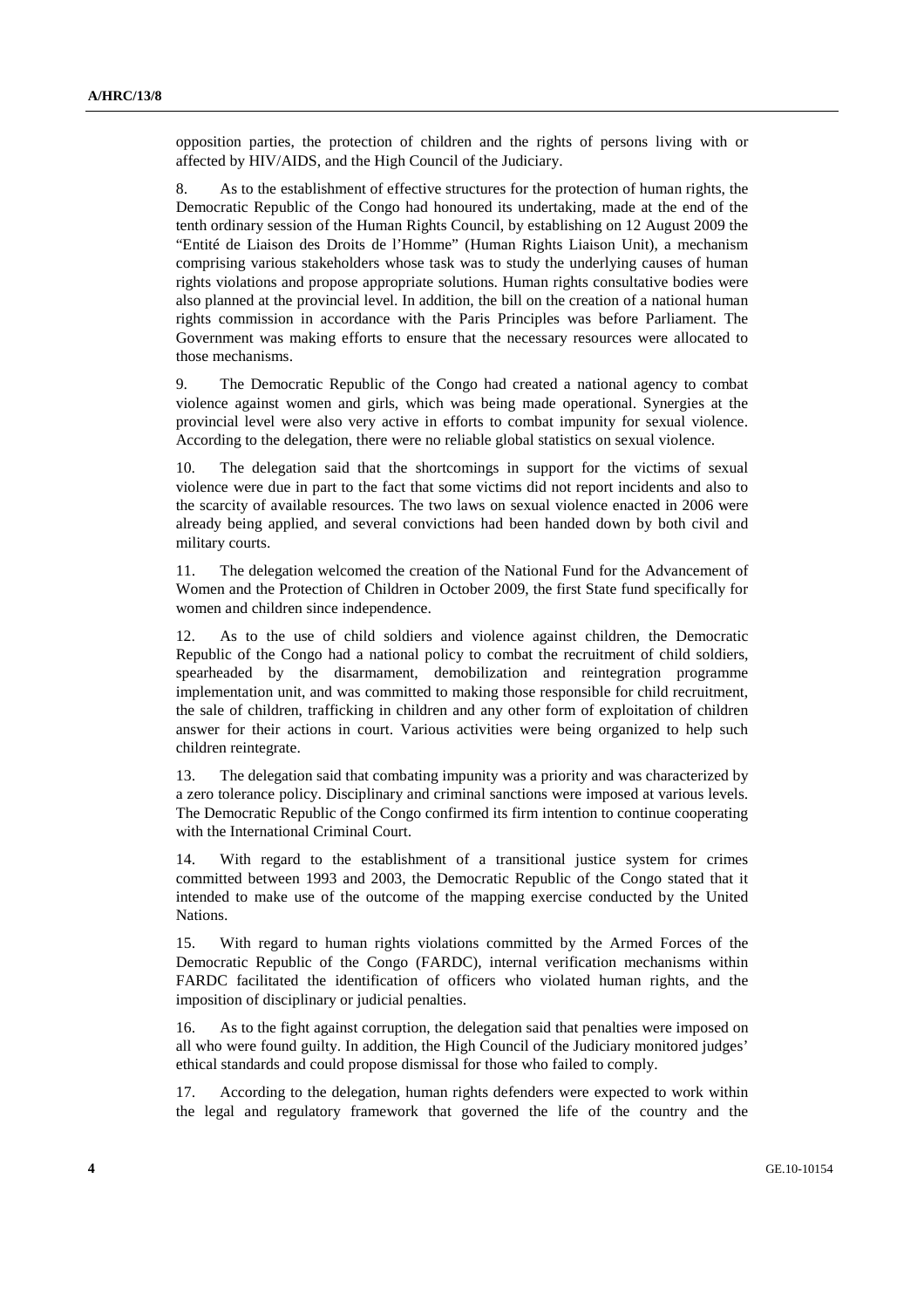Government had expressed its willingness to work towards implementation of a special framework for the protection of human rights defenders setting forth rights and obligations in accordance with the 1998 Declaration on Human Rights Defenders. Journalists and human rights defenders whose rights had been violated were urged to take judicial action. There was a regular framework for consultation and dialogue between the Government and civil society.

18. As to the abolition of the death penalty, the delegation stated that under the Constitution the death penalty had been abolished. A bill amending the Criminal Code to explicitly repeal the death penalty was before the National Assembly. No death sentence had been carried out for over seven years.

19. With regard to the reform of the army and the police, draft legislation had been debated in plenary and was being aligned in committee.

20. The reform of the Criminal Code was under way, as was the prison system reform. Provincial governments had been delegated responsibility for managing the situation in prisons. With assistance from its partners, the Government had begun building new prisons and setting up prison farms.

21. Access to persons subject to administrative detention measures, under judicial supervision, did not present any problem when procedures were followed. The difficulties met would be discussed in the "Entité de Liaison des Droits de l'Homme" at the national and provincial levels.

22. According to the delegation, press freedom was guaranteed in the Democratic Republic of the Congo and was administered in accordance with the law. As to the isolated (not systematic) cases of murders of journalists, which the Democratic Republic of the Congo condemned, it was up to the judicial system, which was independent, to do its work properly.

23. With regard to the improvement of economic and social rights, the delegation emphasized that employment, housing, health, education, and water and electricity were the priorities that formed the focus of the Government's action under its "five priorities" drive and the growth and poverty-reduction strategy.

24. The Democratic Republic of the Congo urged the international community to support its efforts to reach completion point in the Highly Indebted Poor Countries (HIPC) initiative, which would enable it to cancel its debt in mid-2010 and thus better promote human rights.

25. With regard to rational management of natural resources, the Democratic Republic of the Congo was making efforts to regulate the sector through a policy of transparency and was renegotiating mining contracts with due regard for the mining code and regulations. A similar process was under way with the conversion of titles to forest land in consultation with the indigenous and local populations.

26. The Democratic Republic of the Congo was now formally cooperating with seven special procedures and was open to any other special rapporteurs who so requested, as with the Special Rapporteur on extrajudicial, summary or arbitrary executions, who had recently visited the country, and the independent expert on the effects of economic reform policies and foreign debt on the full enjoyment of all human rights, who was to be invited during 2010.

27. The delegation urged the international community to continue its assistance to the Democratic Republic of the Congo for the full restoration of peace in the country, to mobilize more resources and to integrate human rights concerns in all cooperation initiatives.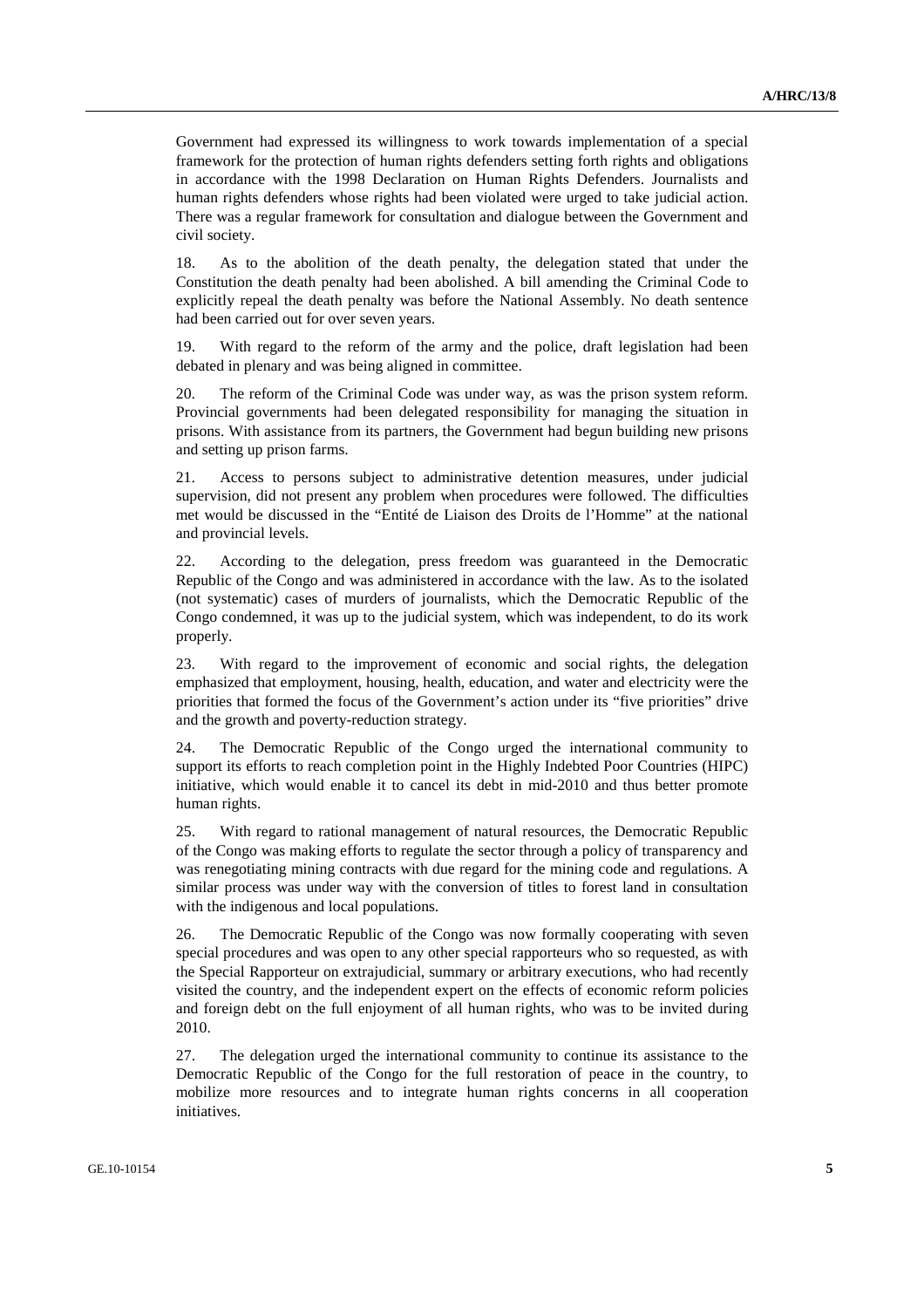#### **B. Interactive dialogue and responses by the State under review**

28. During the interactive dialogue 59 delegations made statements. A number of delegations thanked the Government for the comprehensive national report, prepared through a large consultation process; for its comprehensive presentation; and for responses to advance questions that allowed for an assessment of its human rights promotion and protection efforts. Recommendations make during the interactive dialogue are to be found in section II of the present report.

29. Cuba appreciated the major efforts and political will of the Democratic Republic of the Congo to promote and protect human rights and noted positive developments in the institutional field, particularly regarding the protection of women and children rights. It urged the international community, particularly the developed countries, to step up economic cooperation with the Democratic Republic of the Congo.

30. Canada welcomed the cooperation with special procedures and the elaboration of the "zero tolerance" policy regarding sexual violence. It expressed concern about human rights violations by elements of the armed forces and armed groups. It expressed concern at the intimidation of human rights defenders and journalists. Canada made recommendations.

31. Belgium noted that serious human rights violations continued to be committed in the Democratic Republic of the Congo. It welcomed the 2006 law on sexual violence and the campaign "zero children in forces and armed groups". It expressed concerns about child rights, particularly the important number of child soldiers and the situation of human rights defenders. Belgium made recommendations.

32. The United Kingdom welcomed the commitment of the Democratic Republic of the Congo to improving human rights and the announcement of zero tolerance policy towards sexual violence. It noted the extremely high number of human rights violations and abuses, particularly in the eastern part of the country. It welcomed the unprecedented number of members of the Forces démocratiques de liberation du Rwanda (FDLR) repatriated under the disarmament, demobilization, repatriation, resettlement and reintegration programme. It was pleased with the good past cooperation with the International Criminal Court and asked when the Government plans to deliver Bosco Ntaganda to this Court. The United Kingdom made recommendations.

33. The Netherlands acknowledged the adoption of a "zero tolerance" approach, but noted that higher ranking officers of the Armed Forces were rarely sentenced. It noted reports that human rights defenders were regularly faced with threats and harassment. While recognizing initiatives to improve prisons situation, it noted that some poor living and health conditions in prisons remained. It made recommendations.

34. Belarus noted with satisfaction the number of legislative initiatives, particularly the adoption of a law for the protection of child rights and to combat sexual violence. Belarus noted efforts to combat pandemics and ensure access to medical services, welcomed the willingness of the Democratic Republic of the Congo to combat corruption and made recommendations.

35. Denmark expressed deep concern on impunity related to widespread sexual violence crimes perpetrated by members of army, police and militia groups. Denmark noted the law on sexual violence, but questioned the Government on its application and other measures to be taken to stop this practise and end impunity. Denmark made recommendations.

36. France noted that women continued to be victims of sexual violence committed by the armed forces and rebel groups. While welcoming that the fight against impunity was raised to constitutional level, France noted that the independence and resources of the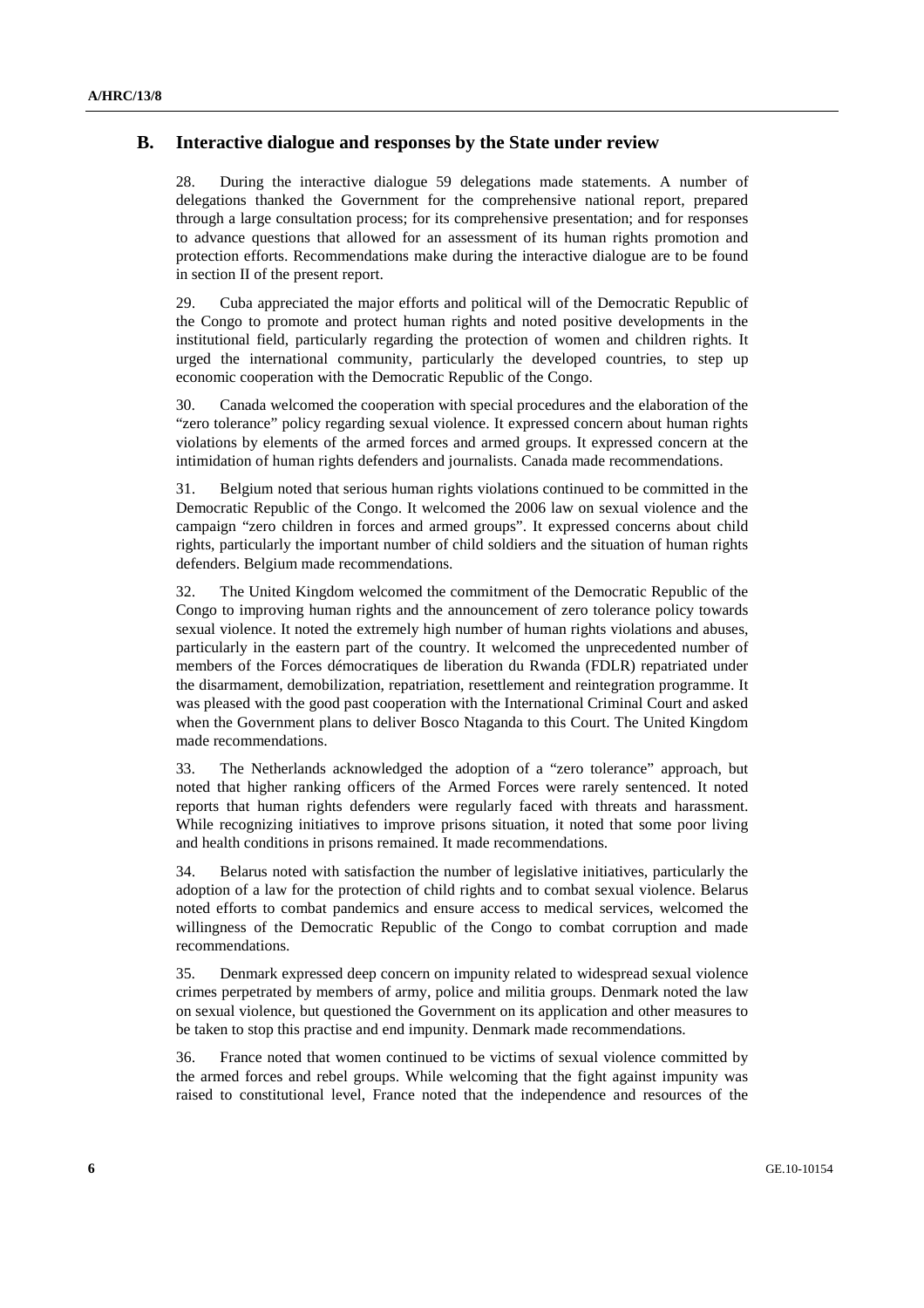judicial system were too limited and observed limitations on the freedom of expression and attacks against journalists. France made recommendations.

37. The Democratic People's Republic of Korea noted the efforts to protect human rights and concrete measures to improve living conditions. It requested information about the strategies for effective management of natural resources and human rights structure in place. It made recommendations.

38. Brazil expressed readiness to consider cooperation with the Democratic Republic of the Congo and recognized efforts to pacify the country, end impunity, realize the rights to health and education and combat Malaria and HIV/AIDS. It requested information on the law on sexual violence, the zero tolerance policy and the situation of migrants. Brazil made recommendations.

39. Algeria noted that despite the fragile peace process and constraints, the Government had showed determination working with seven thematic Rapporteurs. It welcomed laws on the rights of the child and to combat sexual violence. Algeria made recommendations.

40. Ireland welcomed the 2006 law on sexual violence and expressed concern about sexual violence against women and girls. The integration of non-State armed groups who have committed serious human rights violations into the armed forces promotes a culture of impunity. The situation of human rights defenders was of concern. Ireland made recommendations.

41. Finland appreciated the publication of an action plan against sexual violence, the zero tolerance policy in this regard and the call upon the army to show discipline and respect for human rights. It asked about the resources and structures directed at implementing these initiatives and made a recommendation.

42. Austria welcomed the national strategy against gender-based violence and asked about its implementation in a challenging context. The continued recruitment of children by armed groups was a cause of great concern. It asked how the Government was following the recommendations of the Committee against Torture to bring all places of detention under judicial control. Austria made recommendations.

43. The Czech Republic welcomed the comprehensive strategy on combating sexual violence. It made recommendations in this area and on freedom of expression, rule of law and right to privacy and non-discrimination.

44. Germany noted worrying reports about large-scale violations of human rights and humanitarian law. It asked about measures to protect civilians, particularly women and children affected by conflict. Germany made recommendations.

45. Italy noted that women continue to suffer the consequences of military operations in the east of the country as victims of sexual violence. Italy expressed satisfaction that the Democratic Republic of the Congo respected its moratorium on the death penalty. Although the Government cooperated with the International Criminal Court, Mr. Bosco Ntaganda, who is subject to an arrest warrant by this Court, plays an important role in the armed forces. Italy commented on the treatment of children considered "witches". It made recommendations.

46. The Congo underlined efforts regarding freedoms of the press and assembly. There was a need to respond favourably to the request for technical assistance voiced by the delegation. The Democratic Republic of the Congo is committed to cooperate with international organizations and the Council's mandate holders. It made a recommendation.

47. Hungary commended achievements in human rights and the strategy on combating sexual violence. It noted that sexual violence continued to be prevalent and that members of police and armed forces were involved. It commented on the use of child soldiers and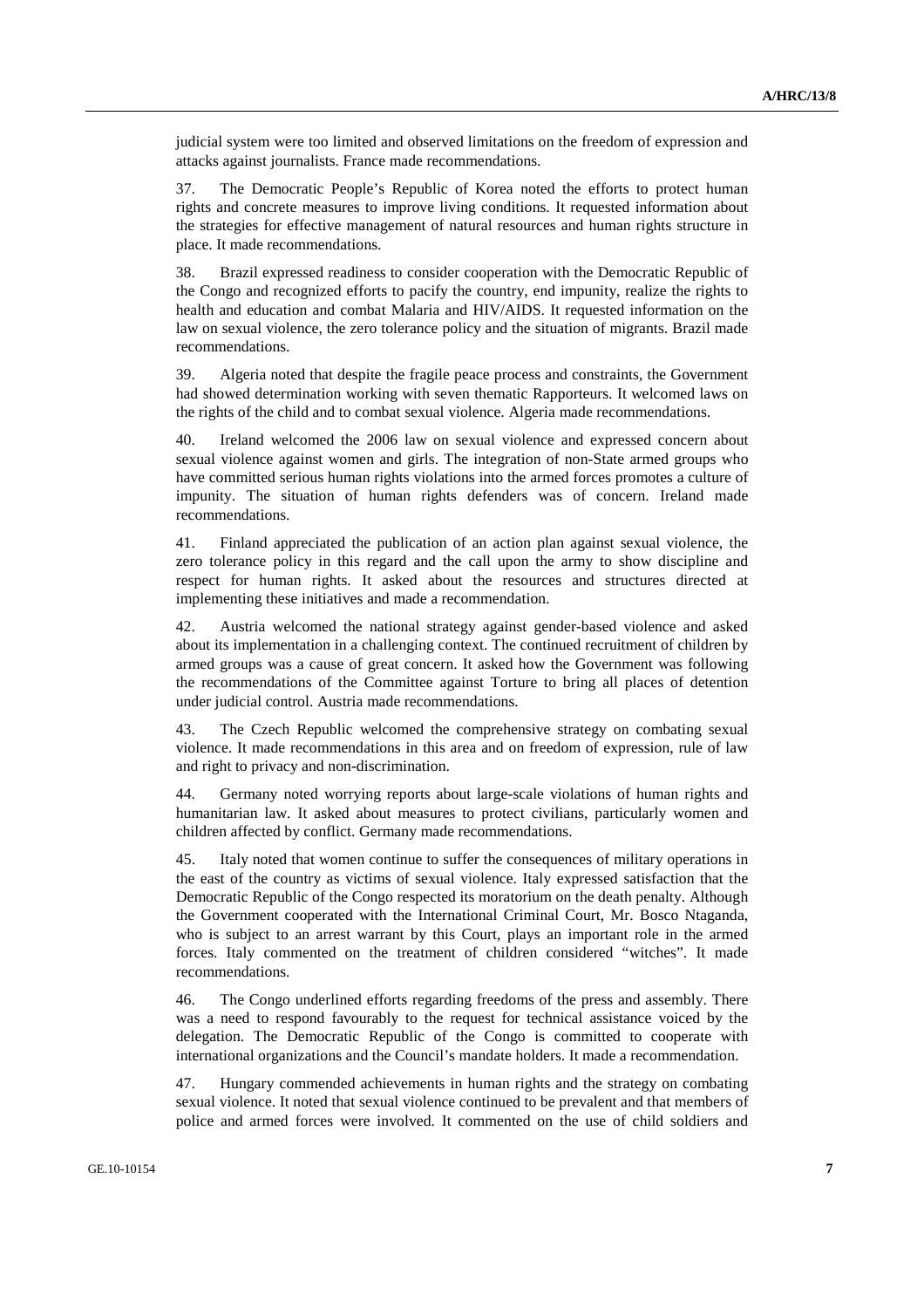expressed concern at the security of human rights defenders and journalists. Hungary enquired about steps to improve the judicial system and made recommendations.

48. Chile referred to measures taken by the Democratic Republic of the Congo to promote and protect human rights in a particularly complex context and made recommendations.

49. Turkey indicated that the armed conflict killed more than 5 million people and led to unprecedented displacement. It encouraged cooperation between the Democratic Republic of the Congo and the OHCHR field office and with special procedures. Turkey asked about measures to combat impunity and discrimination against women and encouraged the Democratic Republic of the Congo to take appropriate measures for the reintegration of child soldiers.

50. Switzerland welcomed the past cooperation with the International Criminal Court and encouraged its continuation. It was alarmed by sexual violence against women and children accused of witchcraft and the use of children in child labour and as soldiers. It criticized the intimidation of journalists and expressed concern at conditions in the prison system. Switzerland made recommendations.

51. Spain noted with satisfaction cooperation with OHCHR and the ratification of various international instruments related to human rights, and enquired about the definitive abolition of death penalty. Spain made recommendations.

52. Holy See noted the high number of abandoned children and asked about practical initiatives to protect children accused of witchcraft and reintegrate street children. It underlined the difficulties for students whose families did not have sufficient resources and drew attention to the crime of trafficking of children for sexual or economic exploitation. Holy See made recommendations.

53. India highlighted the re-establishment of the autonomous status of the Human Rights Ministry, the adoption of a zero tolerance policy on sexual violence, the law on sexual violence and the Child Protection Code. India hoped that the establishment of a national human rights commission would be expedited and encouraged a continued focus on health and education. India underscored the important role of the international community to assist the Democratic Republic of the Congo.

54. Azerbaijan noted that the armed conflict led to a worsening of the human rights situation. It supported all measures taken by the Government to mitigate the humanitarian consequences of the conflict and enjoy respect of human rights. Azerbaijan made recommendations.

55. Mexico welcomed progress in institutional developments related to the protection of vulnerable groups and enquired about the Government's programmes to demobilize and socially reintegrate children recruited by different parties to the conflict. Mexico made recommendations.

56. Sweden welcomed the adoption of a law on sexual violence but was concerned at its insufficient implementation. It highlighted the need for structural reform of the human rights situation and expressed concern on prison and detention facilities, freedom of expression and extrajudicial killings. Sweden made recommendations.

57. Angola noted that Congolese courts based their decisions on international treaties ratified by the Democratic Republic of the Congo. The Government attached great importance to education. Angola asked about measures to combat trafficking in persons and how the international community could help the Democratic Republic of the Congo to carry out those measures. Angola made recommendations.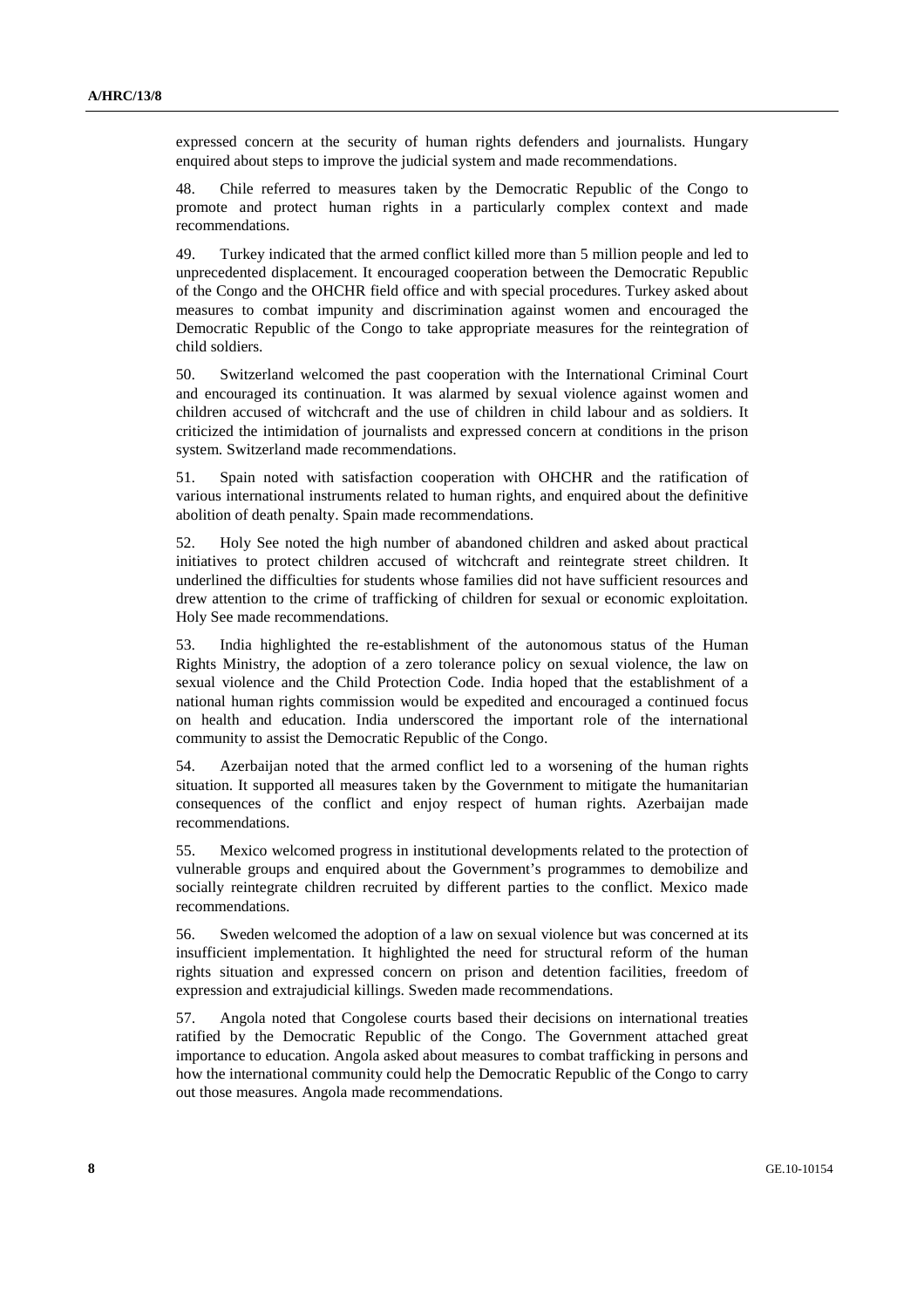58. The Republic of Korea referred to new constitution, the re-establishment of the Ministry of Human Rights and the bill on a national human rights commission. It expressed concern at sexual violence, child soldiers, torture, killing of civilians, illegal detention and obstruction of human rights activities and journalists. It made recommendations.

59. Egypt noted significant efforts towards the realization of human rights and the need for international support and assistance in the process of reconstruction. Egypt commended the commitment to combating sexual violence and impunity through the "zero tolerance" policy and asked for more information about the Stabilization and Reconstruction Plan for Areas Emerging from Armed Conflict. Egypt made recommendations.

60. Australia expressed concern at the risk of genocidal violence. Human rights abuses by the armed forces, intelligence services and others continued unabated. Australia commended steps to implement Kimberley Process obligations but expressed concern at the continuing recruitment of child soldiers. It welcomed plans to combat sexual violence and enquired about their implementation. Australia made recommendations.

61. Morocco noted with satisfaction various constitutional, institutional and legislative reforms and welcomed the process of establishing a national institution for human rights. It welcomed efforts of the Government to realize the right to education. Morocco made recommendations.

62. Japan expressed concern at the worsening situation in the eastern Democratic Republic of the Congo and highlighted the important role of a fully equipped police force. It stressed the need to address impunity and hoped that the zero tolerance policy would produce results. It noted continued recruitment of child soldiers even in FARDC. Japan made recommendations.

63. Zimbabwe noted that the Government acknowledged a number of challenges due largely to decades of political instability, ethnic conflicts and corruption. It was confident that the democratically elected Government in 2006 would be able to divert more resources towards economic development and provision of social services. Zimbabwe made recommendations.

64. Slovakia expressed deep concern at the human rights situation, noting that about 1,100 rapes were reported each month, often committed by members of armed groups, the army or the police. It welcomed the announcement of a zero tolerance policy. Slovakia expressed concern at child labour and the intimidation and torture of human rights defenders and journalists. Slovakia made recommendations.

65. China noted the difficulties encountered by the Democratic Republic of the Congo on human rights, as a result of a long period of conflict and poverty. It called upon the international community to provide the necessary funds and technical assistance to help the country develop long-term stability and security and to improve the human rights situation.

66. Slovenia expressed concern at widespread sexual violence and noted the adoption of laws and a strategy to address this phenomenon. It was concerned about the high number of child soldiers, including in FARDC. Slovenia made recommendations.

67. Niger asked about measures to end the recruitment of child soldiers and the rape of women in conflict areas. It urged the international community and neighbouring countries to continue to support the efforts to ensure effective rule of law. Niger made recommendations.

68. Nigeria noted that the Democratic Republic of the Congo is party to major international human rights instruments and welcomed efforts to incorporate such instruments in domestic legislation. Nigeria recognized challenges faced by the Democratic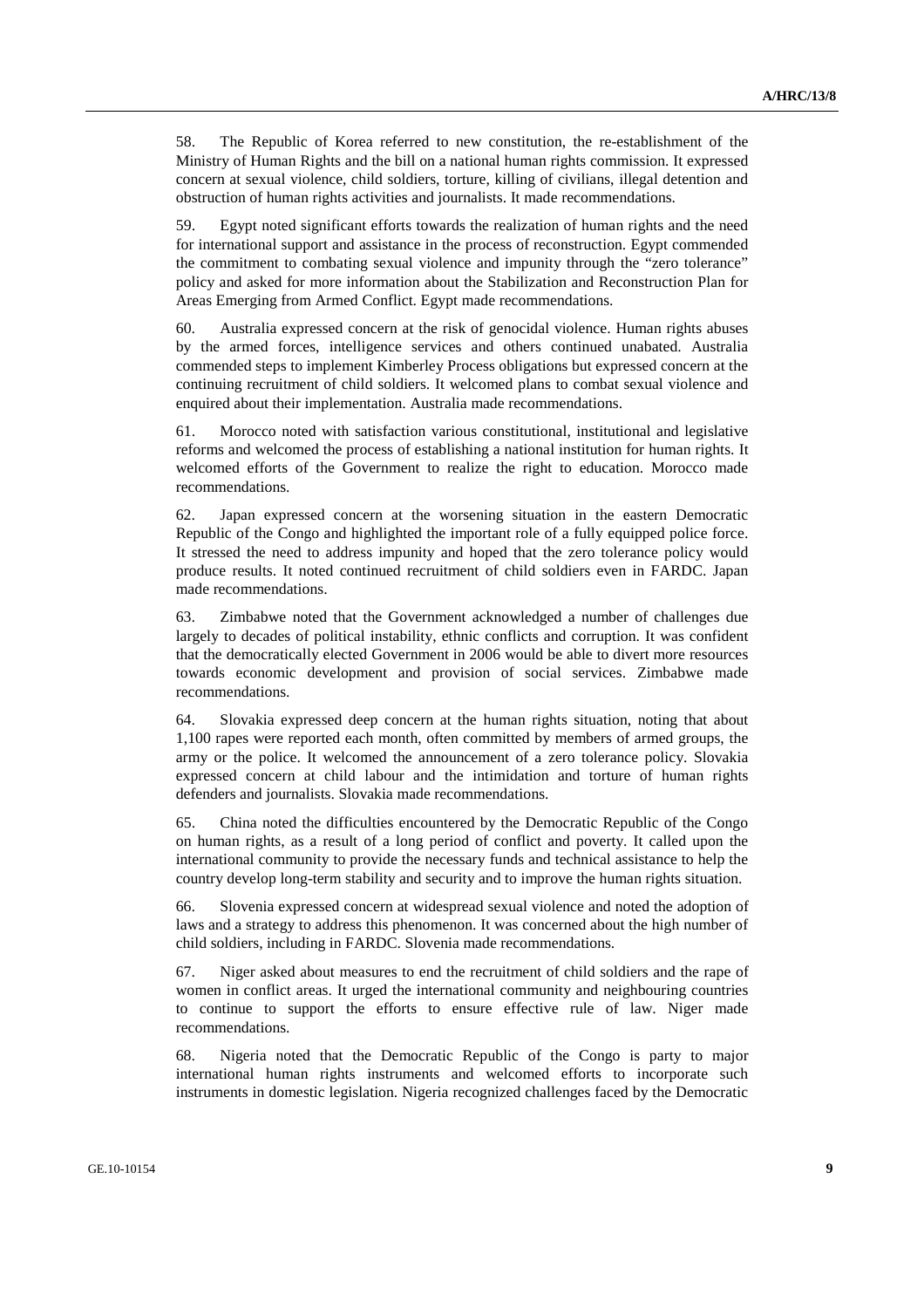Republic of the Congo as a large multi-ethnic country, expressed support to the Government in meeting these challenges and made a recommendation.

69. Cameroon noted measures on child trafficking, education, sexual violence against women, child soldiers and corruption. Cameroon encouraged the Democratic Republic of the Congo to intensify measures to protect the rights of children and women, minorities and vulnerable populations and to combat impunity. It appealed to the Council and the international community for increased assistance.

70. Poland commended the adoption of the Constitution with human rights provisions, the Child Protection Code and the law on sexual violence. It recognized many challenges faced by the Democratic Republic of the Congo and expressed concern at widespread sexual violence. Poland made recommendations.

71. Greece acknowledged that the 2006 Constitution contained important human rights provisions and welcomed the approval of a decree on the creation of the "Entité de liaison des droits de l'homme". Greece was concerned about the severe humanitarian situation in the eastern part of the country. It took note of the Government's intention to abolish capital punishment.

72. Luxembourg welcomed ratification of the Convention on the Elimination of All Forms of Discrimination against Women, but noted that inequalities between the sexes remained deeply anchored in society and were recognized in legislation and reflected in political decision-making. Luxembourg observed high maternal and child mortality rates and the prevalence of sexual violence. It welcomed the commitment of the Democratic Republic of the Congo to abolishing the death penalty. Luxembourg made recommendations.

73. The Libyan Arab Jamahiriya considered it of high importance to have joint cooperation to overcome obstacles and eradicate illiteracy and poverty. It supported the Government's appeal for technical assistance and capacity-building in the field of human rights.

74. Burkina Faso noted efforts in elaborating norms to ensure human rights and strengthen institutions and expressed hope that reparations for victims would be at the centre of the Government's preoccupations. It expressed satisfaction at efforts to fight violence against women and made a recommendation.

75. Uganda noted the signing and ratification of a significant number on international and regional human rights and humanitarian instruments. It made recommendations.

76. Norway welcomed the establishment of the Ministry for Human Rights, plans to establish a national institution and educational initiatives. It noted that sexual violence continued unabated. It expressed concern about the situation of human rights defenders and journalists. Norway commented on limitations of the law enforcement agencies and made recommendations.

77. The United States of America noted that fighting impunity should be the Government's number one priority and asked about concrete actions taken in 2009 to remove and suspend perpetrators of serious human rights violations or crimes. It referred to torture, ill-treatment and failure to provide food and health care in prisons. It made recommendations.

78. South Africa commended the Government's determination to lay a human rights foundation through law reform and enquired about measures to address the illicit exploitation of natural resources, which fuels conflict; training for police, military and security services; and child soldiers. It made recommendations.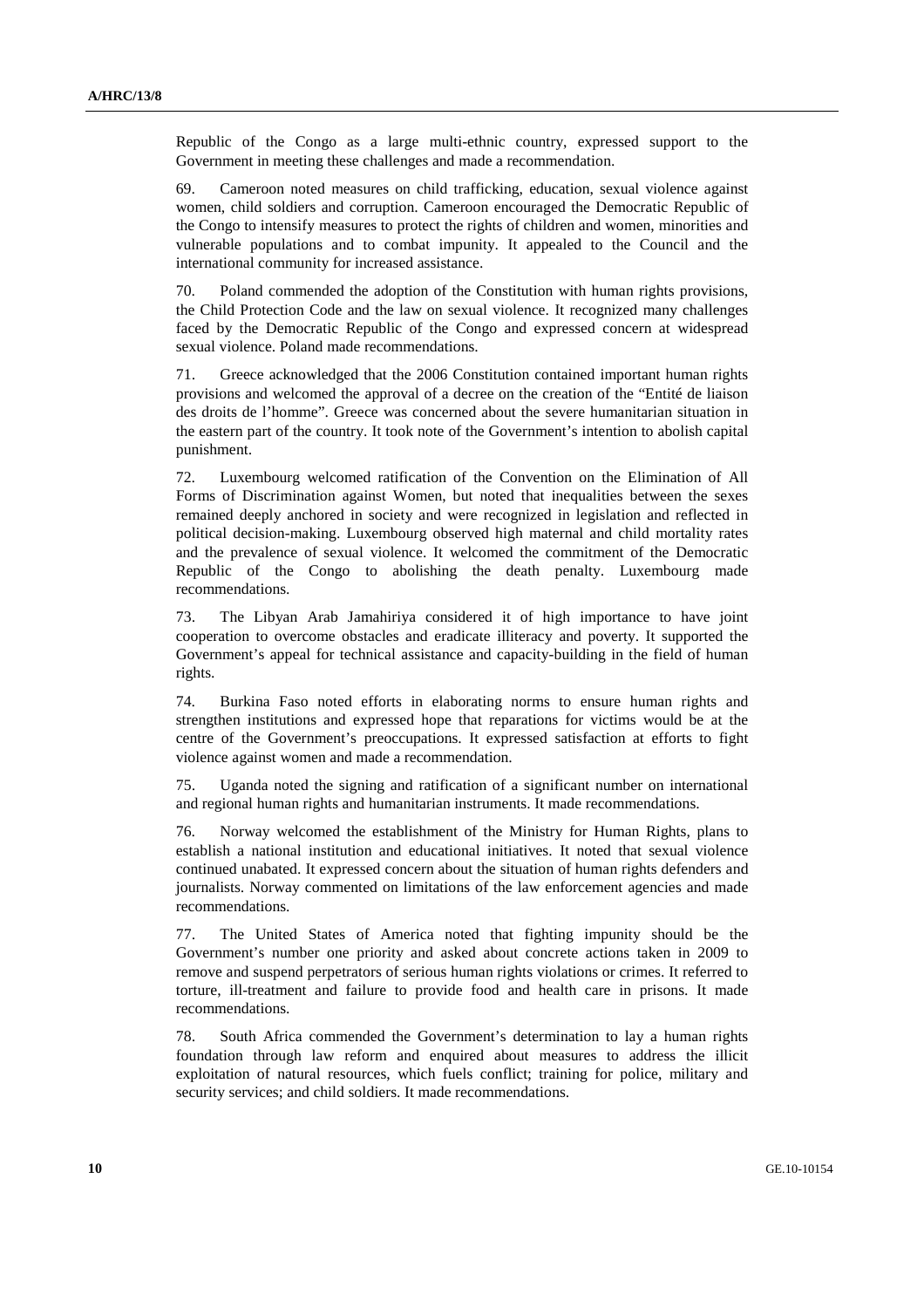79. Djibouti noted with satisfaction the many initiatives to combat impunity of security forces. It referred to policies to ensure adequate housing and access to drinking water. Djibouti made recommendations.

80. Gabon, noting that the civil war brought about numerous rights violations, observed steps taken to improve the functioning of institutions. It noted good cooperation with international human rights mechanisms. It encouraged further efforts regarding access to justice and hoped that OHCHR would strengthen its assistance. Gabon made a recommendation.

81. Latvia made a recommendation on standing invitation to special procedures.

82. Argentina noted some positive developments with the adoption of the new Constitution reflecting the International human rights obligations. Argentina referred to the problems of sexual violence on women and child soldiers. It made recommendations.

83. Ghana welcomed that members of armed and police forces were tried and sentenced for war crimes and crimes against humanity. Ghana remained concerned about sexual violence and the situation of victims. While recognizing challenges in education and health systems and economic constraints, Ghana hoped for further progress. It made a recommendation.

84. Senegal welcomed measures to disseminate human rights in public administration and asked about their extension to non state actors. Senegal enquired about the national agency for combating violence against women. It supported the appeal for technical assistance on child protection.

85. Côte d'Ivoire acknowledged the constraints faced by the Democratic Republic of the Congo and its ambitious programme for reconstruction. It highlighted the adoption of the Child Protection Code and the law against sexual violence. It called for more efforts to assist internally displaced persons and made recommendations.

86. Burundi encouraged the Democratic Republic of the Congo to continue improving access to justice, health and education for all. Burundi noted that there is an autonomous ministry dealing with human rights and a ministry for gender, family and children. It made a recommendation.

87. Uruguay stressed progress in implementing international child rights instruments. Uruguay referred to difficulties in implementing measures allowing children, particularly in rural areas, to have access to free, universal and compulsory education. It made a recommendation.

88. The delegation of the Democratic Republic of the Congo replied to the many questions put during the meeting by the representatives of member States; some of those replies were already included in the national report. It expressed the willingness of the Democratic Republic of the Congo to continue with the interactive dialogue now under way and its firm determination and intent to improve the human rights situation.

89. The delegation said that, under the Child Protection Act, treating a child as a witch was an offence. The delegation also said it would be necessary to review the issue of reintegration of former child soldiers, as it had been found that militias that were re-forming were doing so around such ex-child soldiers.

90. The Democratic Republic of the Congo undertook to further raise public awareness of the problem of trafficking and to punish trafficking severely. It was already receiving somewhat desultory cooperation from its partners in that regard and hoped that it could be stepped up.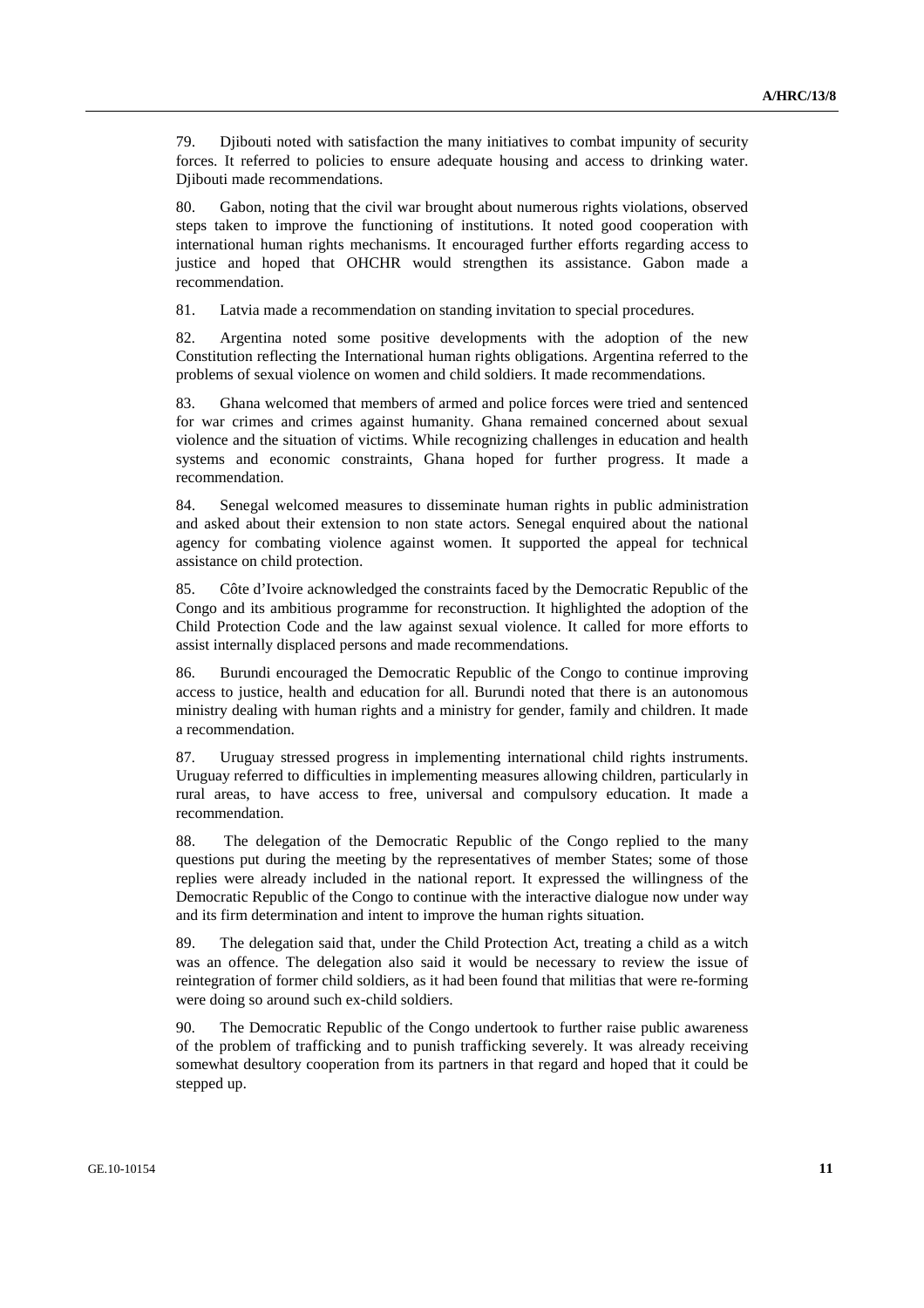91. On the issue of control over natural wealth and resources, the Government had decided to extend the Kimberley Process, which covered diamonds, to other resources, notably gold and coltan.

92. The National Plan for the Promotion and Protection of Human Rights was the framework document for the efforts of all State and non-State actors in promoting and protecting human rights. It had been updated with all stakeholders at the August 2009 National Conference on Human Rights and the Rule of Law.

93. Lastly, the delegation confirmed that the Democratic Republic of the Congo was committed to pursuing its efforts in cooperation with the entire international community.

### **II. Conclusions and/or recommendations**

94. **The recommendations formulated during the interactive dialogue and listed below enjoy the support of the Democratic Republic of the Congo:** 

 **1. Proceed to ratify the second protocol to the International Covenant on Civil and Political Rights (ICCPR) concerning the abolition of the death penalty. (France);** 

 **2. Accede to the Optional Protocol to the Convention against Torture and Other Cruel, Inhuman or Degrading Treatment or Punishment (OP-CAT) and establish its national preventive mechanism accordingly. (Czech Republic);** 

 **3. Ratify OP-CAT, the second Optional Protocol to the International Covenant on Civil and Political Rights (ICCPR-OP 2) and the Convention of the Rights of Persons with Disabilities (CRPD) and its Optional Protocol. (Chile);** 

 **4. Sign and ratify the International Convention for the Protection of All Persons from Enforced Disappearance (CED). (Spain);** 

 **5. Ratify the International Convention on the Protection of the Rights of All Migrant Workers and Members of Their Families (ICRMW). (Niger);** 

 **6. Ratify human rights instruments, particularly CRPD, OP-CAT and the Protocol to Prevent, Suppress and Punish Trafficking in Persons, Especially Women and Children. (Uganda);** 

 **7. Sign and/or ratify the following international human rights instruments: the Optional Protocol to the International Covenant on Economic, Social and Cultural Rights, ICCPR-OP 2, the Optional Protocol to the Convention on the Elimination of all Forms of Discrimination against Women, OP-CAT, ICRMW, CED and CRPD and its Optional. (Argentina);** 

 **8. Undertake further measures to improve the legislative and regulatory basis with respect to human rights and their effective implementation. (Belarus);** 

 **9. Effectively implement the 2006 law on sexual violence and train judicial officials in its application. (Denmark);** 

 **10. Take necessary legislative measures to bring existing laws and regulations into conformity with the human rights provisions in the new Constitution. (Republic of Korea);** 

 **11. Continue efforts to incorporate the standards of international humanitarian law into national legislation. (Niger);**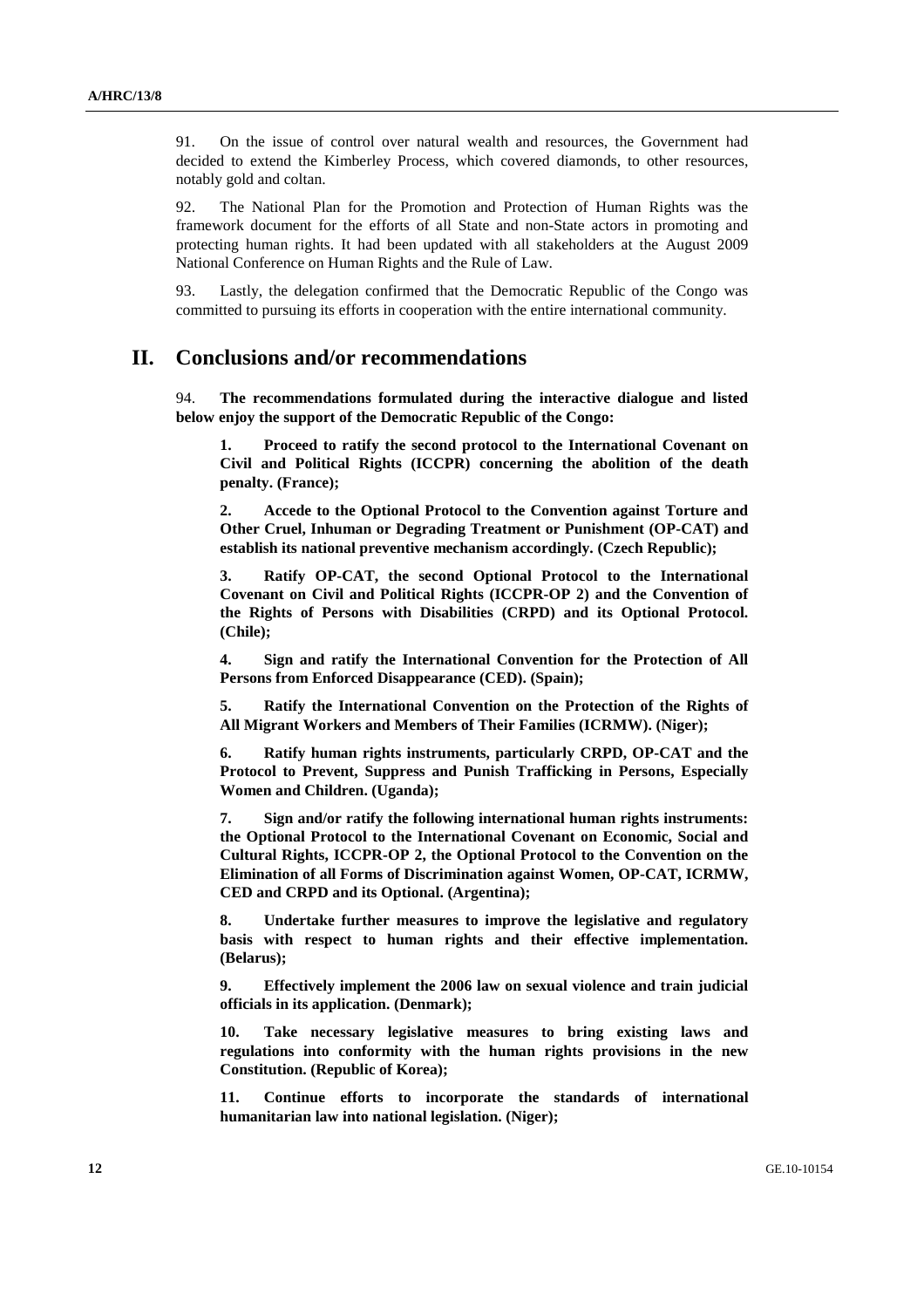**12. Take all necessary measures to improve implementation of the human rights provisions of the Constitution into the laws enacted thereof. (Greece);** 

 **13. Accelerate the process of establishing the national commission for the promotion and protection of human rights, in accordance with the Paris Principles, and undertake the steps necessary for its accreditation with the coordinating committee for national institutions for the promotion and protection of human rights. (Algeria);** 

 **14. Accelerate steps under way to establish the national human rights commission in accordance with the Paris Principles. (Egypt);** 

 **15. Continue efforts to establish a national human rights commission in accordance with the Paris Principles. (Morocco);** 

 **16. Take all necessary urgent measures to set up the national human rights commission in accordance with the Paris Principles. (Niger);** 

 **17. Expedite the establishment of an independent national human rights institution in accordance with the Paris Principles. (Uganda);** 

 **18. Continue its efforts to establish a national human rights commission, which is an essential tool to promote and protect human rights. (Djibouti);** 

 **19. Provide human rights education and sensitivity training to all members of civil service, armed forces, prison and judicial staff, focusing specifically on protection of human rights of women, children and other vulnerable groups. (Czech Republic);** 

 **20. Continue close cooperation with various stakeholders and nongovernmental organizations in the follow-up of its review. (Austria);** 

 **21. Deepen cooperation with international and regional human rights mechanisms. (Egypt);** 

 **22. Do its utmost to submit regular reports to the treaty bodies. (Gabon);** 

 **23. Continue on its path of cooperation with the special procedures of the Human Rights Council and other relevant regional mechanisms. (Zimbabwe);** 

 **24. Take better account of the situation of vulnerable populations and adopt legislation to ensure promotion and protection of handicapped persons, children and women. (Congo);** 

 **25. Abolish all discriminatory laws which still exist in relation to women in the Democratic Republic of the Congo. (Luxembourg);** 

 **26. Expedite action on the reform process to remove provisions in domestic legislation which discriminate against women. (Ghana);** 

 **27. Adopt awareness-raising measures to address the root causes in society of inequalities which continue to affect women. (Luxembourg);** 

 **28. Continue effectively to combat all forms of discrimination which the most vulnerable groups may suffer from and continue efforts to pacify the eastern part of the country. (Djibouti);** 

 **29. Consider developing a comprehensive action plan to operationalize the recently adopted Child Code and to address concerns related to the care and protection of children; in this regard, give due consideration to the recently adopted Guidelines for the Alternative Care of Children. (South Africa);**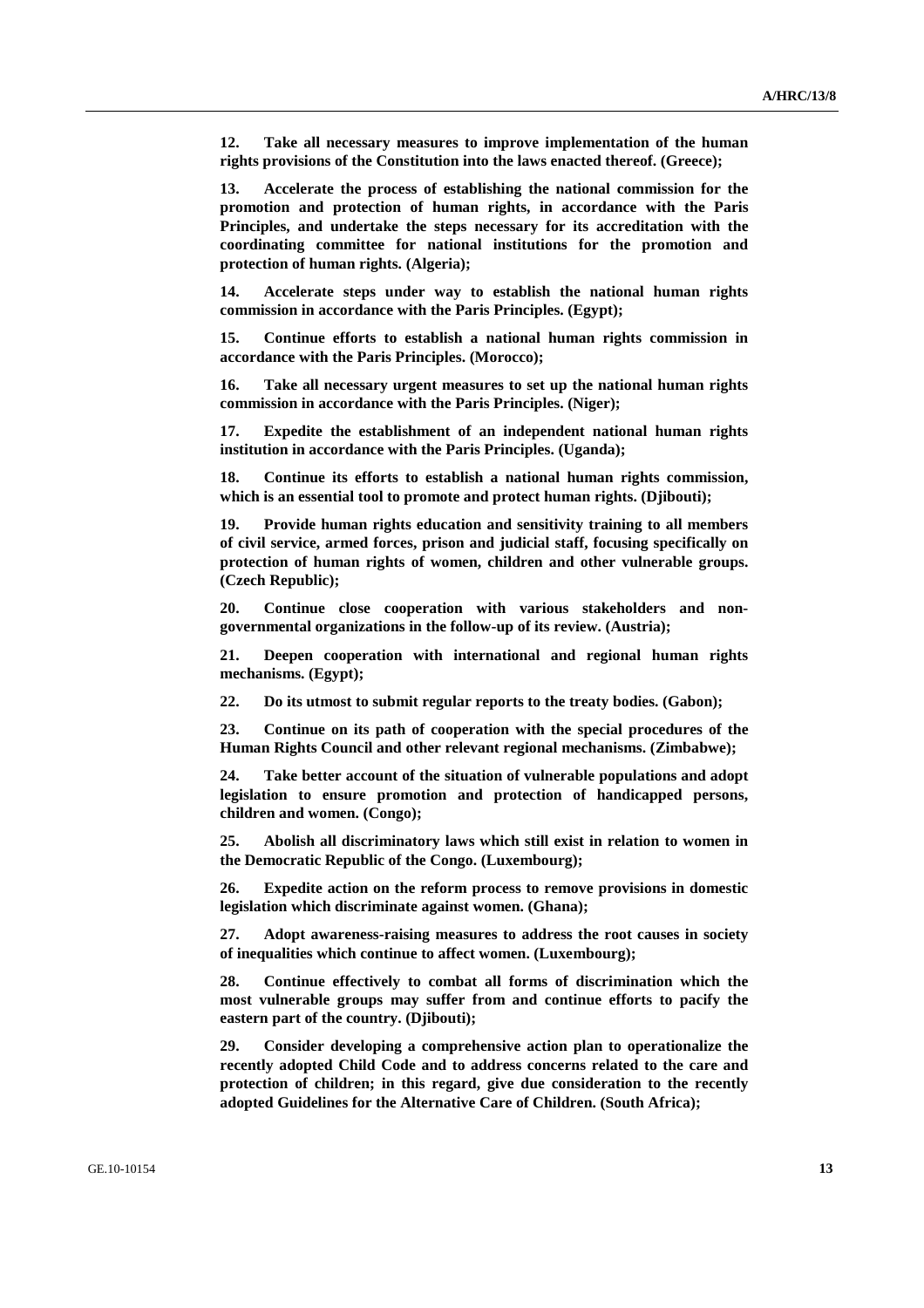**30. Speedily implement provisions related to the intention of the Government to abolish capital punishment. (Greece);** 

 **31. Introduce a formal moratorium on the death penalty with a view to its abolition. (Italy);** 

 **32. Transform the de facto moratorium on the application of the death penalty into an abolition in law. (Luxembourg);** 

 **33. Strengthen the protection of the civilian population affected by the conflict and clashes between non-State groups. (Azerbaijan);** 

 **34. Continue its efforts to protect and promote the rights of children to life and to a sufficient standard of living and education; and seek the assistance of relevant United Nations agencies and programmes for the establishment of reception and training centres for delinquent street children of school age. (Algeria);** 

 **35. Take all necessary steps to strengthen the protection of the civilian population, particularly women and children, from violence. (Germany);** 

 **36. Adopt effective measures, including allocating sufficient resources to implement the existing legislation for the protection of women and children. (Switzerland);** 

 **37. Provide material and psychological support to victims of sexual violence and undertake extensive educational campaigns to inform women of their rights. (South Africa);** 

 **38. Ensure progress in combating trafficking in persons and overcoming violence against women and children. (Belarus);** 

 **39. Adopt a legal framework clearly defining crimes of trafficking of children for sexual exploitation, economic exploitation or other purposes, while imposing appropriate sanctions. (Holy See);** 

 **40. Ensure the effective prosecution of all forms of violence against women. (Austria);** 

 **41. Continue to make efforts to eradicate violence against women and children and take the necessary measures to provide appropriate treatment for victims of crimes of this sort. (Argentina);** 

 **42. Continue its policy to nationally implement its international and regional commitments regarding the rights of women, effectively combating all forms of violence against them. (Burkina Faso);** 

Act on its commitment to set up a national agency to combat sexual **violence and ensure access to justice and compensation for victims of sexual violence. (Belgium);** 

 **44. Take further steps to tackle sexual violence, bring perpetrators of human rights violations to justice and ensure full implementation of the 2006 law against sexual violence, including through urgent implementation of the "zero tolerance policy" and establishment of a State-run vetting mechanism to remove the worst abusers from the Congolese army. (United Kingdom);** 

 **45. Fully implement the 2006 law on sexual violence and monitor the application of this law in order to ensure that impunity for sexual violence is addressed, including in the security forces. (Ireland);**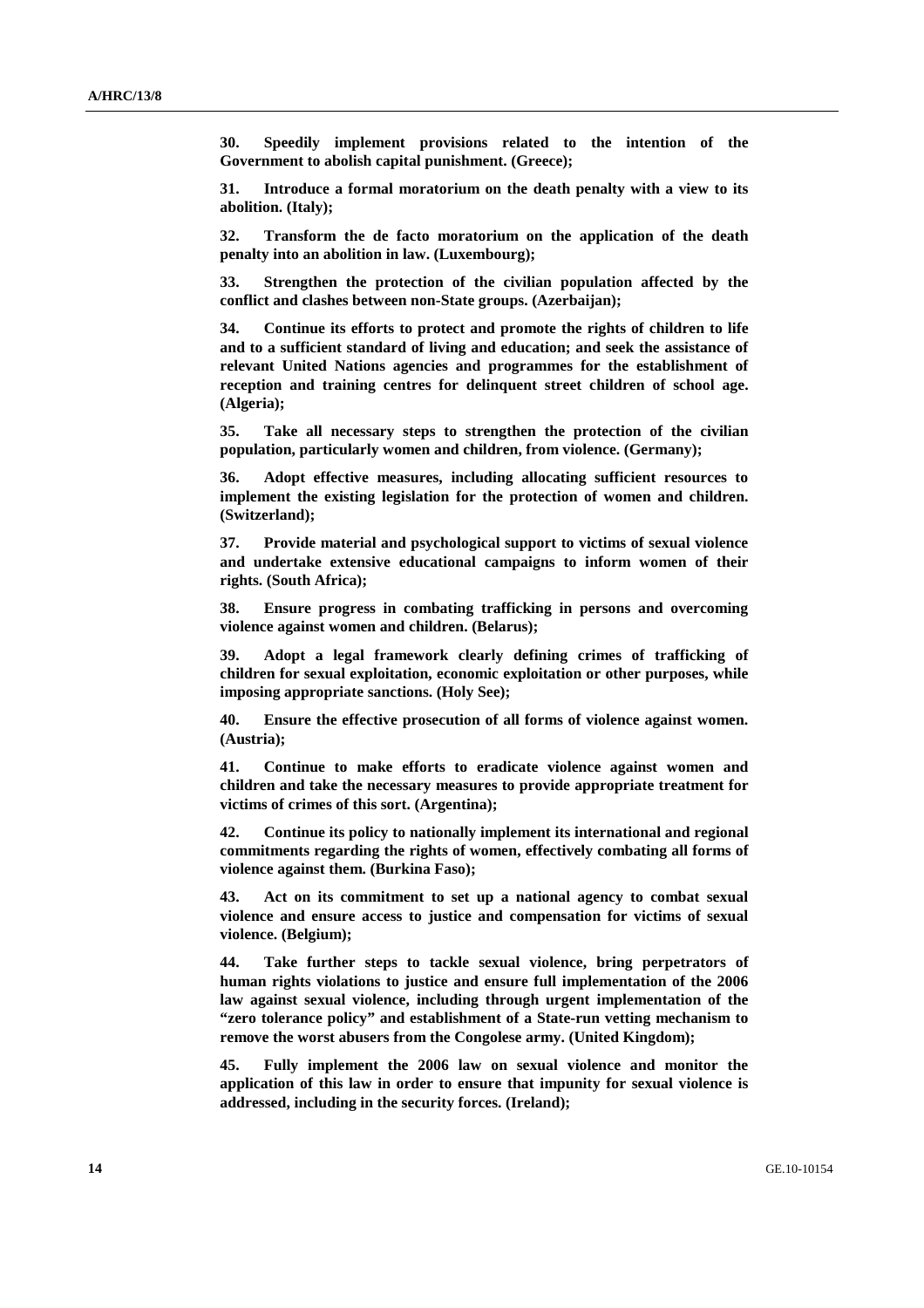**46. Continue its efforts to combat sexual violence against women and to effectively apply the law against sexual violence of 2006. (Spain);** 

 **47. Strengthen action to enforce the law on sexual violence against women and girls and continue to provide affordable health and physical services to the victims of sexual violence. (Ghana);** 

 **48. Continue firmly to combat the scourge of sexual violence and impunity and bring to justice those responsible for grave human rights and international humanitarian law violations. (Azerbaijan);** 

 **49. Make specific efforts to implement the action plan against sexual violence fully and to make this the Government's priority. (Finland);** 

 **50. Take urgent and robust action to implement the law of 2006 and recent national strategies against sexual violence by investing more resources in prevention and training, law enforcement and assistance to the victims of sexual violence. (Luxembourg);** 

 **51. Initiate awareness-raising campaigns and improve the discipline of its security forces with regard to combating sexual violence against women and girls. (Austria);** 

 **52. Take systematic action on the ground for the prevention and elimination of sexual violence against women and girls. (Hungary);** 

 **53. Strengthen measures to improve conditions in the prisons. (Netherlands);** 

 **54. Give priority to penitentiary reform, allocating adequate resources, and provide responses to the lack of food and care and the fact that the laws and regulations on the prison system are out of date, as well as to the insufficient infrastructure, management and training. (Switzerland);** 

 **55. Accompany the policy of setting up provincial committees with sensitization campaigns against gender-based violence and discrimination to better prevent the voluntary recruitment of children in armed groups. (Spain);** 

 **56. Take the necessary steps to ensure, in the context of accelerated integration, that all child soldiers are released from the Congolese army. (United Kingdom);** 

 **57. Take actions to avoid the further recruitment of child soldiers, and ensure the reintegration of all ex-child soldiers to avoid future re-recruitment. (Argentina);** 

 **58. Give stronger emphasis to securing the identification, release and reintegration of all child soldiers and the prevention of further recruitment. (Germany);** 

 **59. Commit to action plans for indentifying, releasing and ensuring reintegration, and prevent the further recruitment of children. (Australia);** 

 **60. Undertake systematic actions for the reintegration of former child soldiers into civil society. (Hungary);** 

 **61. Prepare action plans to identify, release and ensure reintegration of all unlawful child soldiers, to prevent further recruitment, to investigate and prosecute those perpetrators of child soldering who have violated domestic criminal law, and to address other violations and abuses committed against**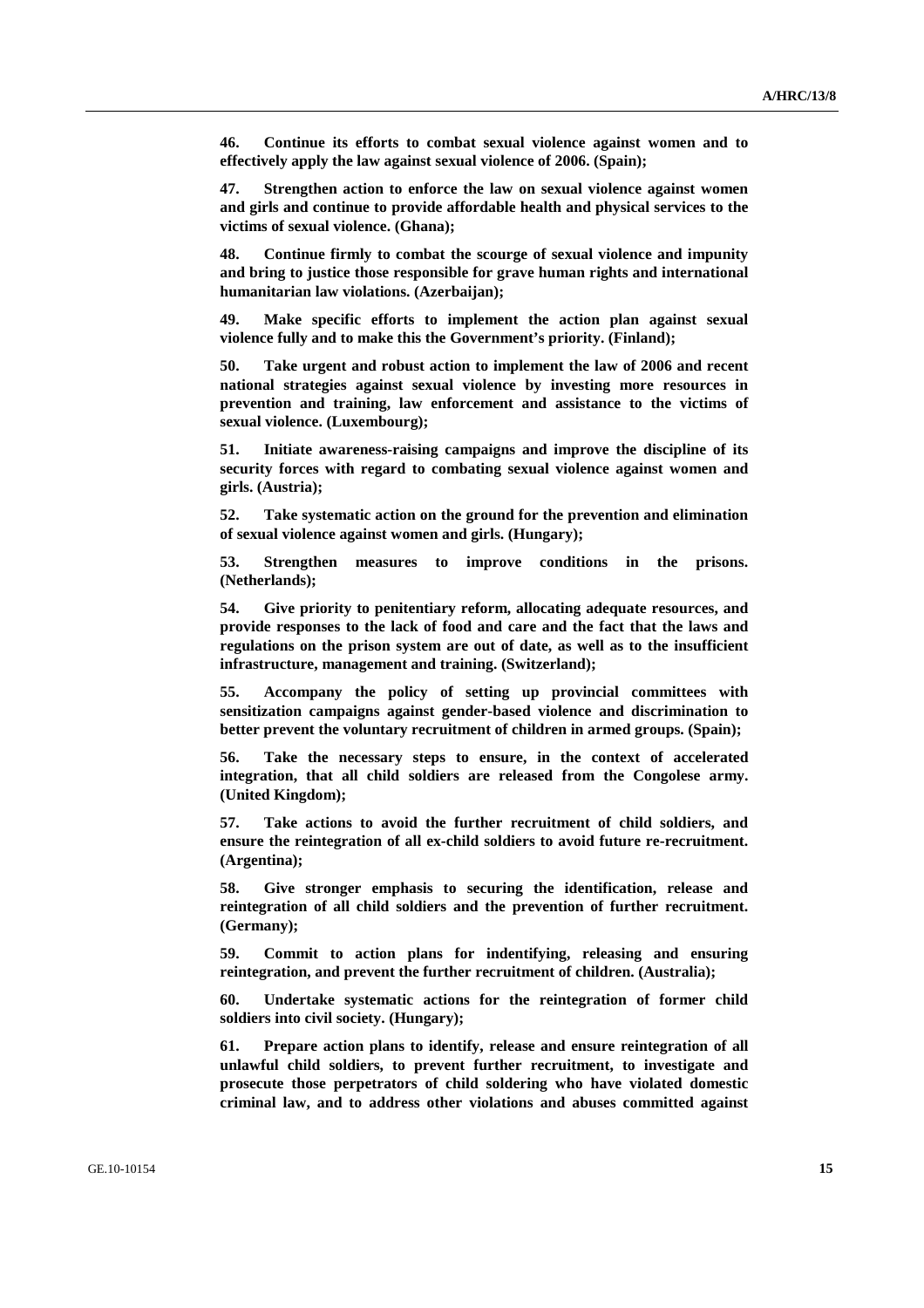**children, including all forms of forced child labour and child prostitution. (United States);** 

 **62. That the Government and FARDC, in cooperation with the United Nations country-level task force, swiftly formulate an action plan to identify, release and ensure the reintegration of all child soldiers, as requested by Security Council resolutions. (Japan);** 

 **63. Ensure that all parties to the conflict prepare, in the framework of Security Council resolution 1612 (2005), action plans to identify, release and ensure reintegration of all child soldiers, to prevent further recruitment and to address all other grave violations against children. (Slovenia);** 

 **64. Promote the reintegration of child soldiers. (Azerbaijan);** 

 **65. Criminalize acts of violence against children accused of witchcraft and organize a national campaign of awareness-raising on this issue. (Belgium);** 

 **66. Adopt legislative measures to incriminate accusations of witchcraft against children. (Italy);** 

 **67. Promote legislative and administrative measures to prevent and punish attacks and persecution of children accused of witchcraft. (Mexico);** 

 **68. Ensure that the recently adopted Child Protection Code is duly implemented to prevent child labour. (Slovakia);** 

 **69. Take effective measures to strengthen the independence of the judiciary. (Azerbaijan);** 

 **70. Increase efforts to ensure the independence of the judiciary and strengthen the capacity of law enforcement and judicial organs. (Sweden);** 

 **71. Further pursue programmes for the reform of the justice system, and the police and security services, with a view to concretizing its will to better protect the human rights of its citizens in the country. (Democratic People's Republic of Korea);** 

 **72. Further seek international financing and cooperation for judiciary and police reform and for the provision of care and support for victims of sexual violence. (Brazil);** 

 **73. Pursue effectively its recently adopted Plan of Action for Justice Reform, inter alia by allocating the necessary resources for its prompt and full implementation. (Norway);** 

 **74. Facilitate training for members of the law enforcement agencies to effectively combat all forms of violence and sexual exploitation of children. (Nigeria);** 

 **75. Implement an effective programme to combat corruption, with the establishment of a better financed judicial system. (Spain);** 

 **76. Strengthen measures to ensure the independence of the judiciary, fight corruption and political interference and expand the State justice system effectively in rural territories. (Czech Republic);** 

 **77. Take all necessary measures to ensure that those responsible for violations of international law, including human rights and international humanitarian law, are held accountable. (Greece);**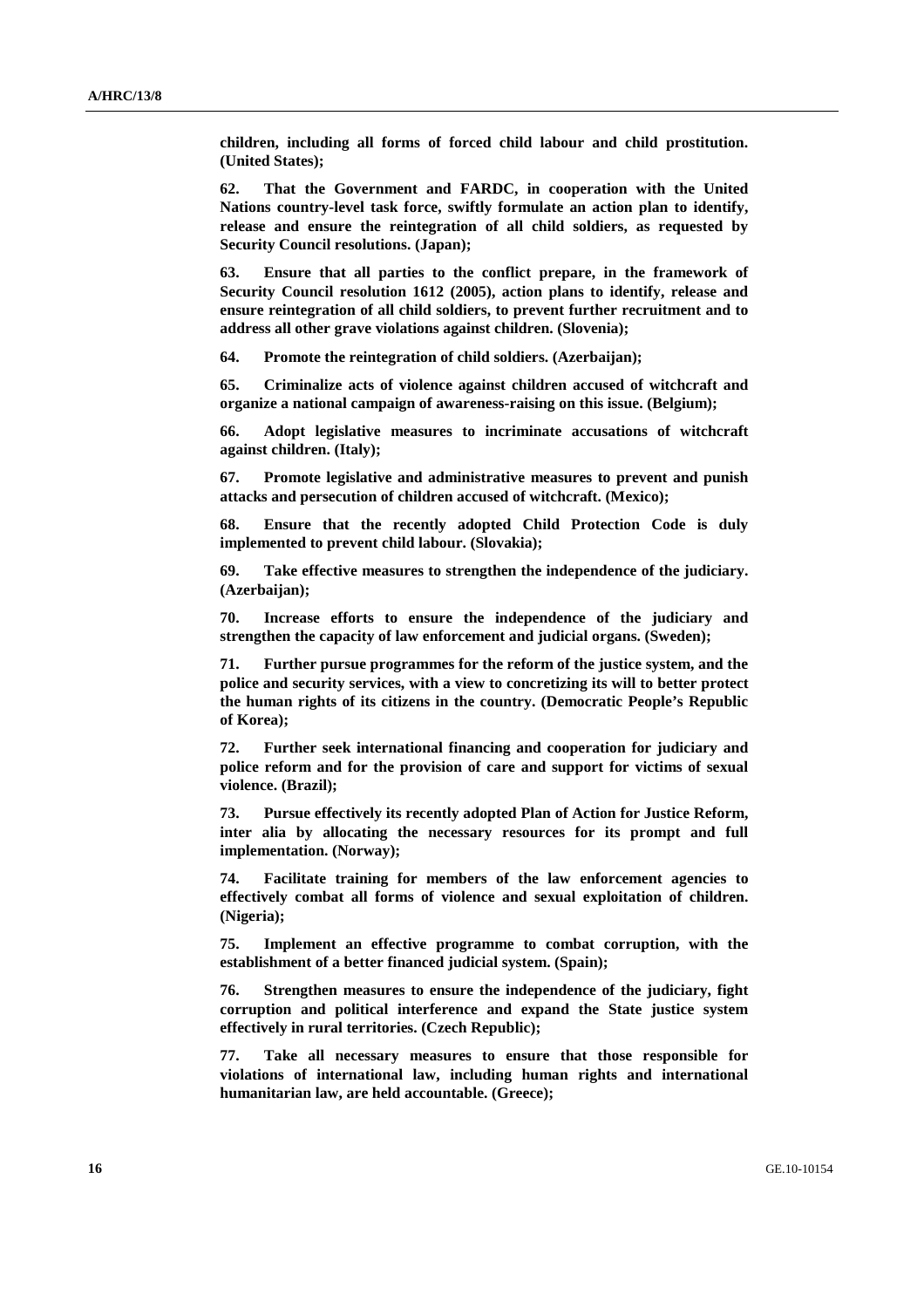**78. Continue to bring to justice all those who have participated in war crimes, crimes against humanity and other heinous acts, and combat impunity in society. (Ghana);**

 **79. Arrest and bring to justice members of the armed forces of the Democratic Republic of the Congo who perpetrate sexual violence or any other form of human rights violations, without exception and without regard to their rank. (Canada);** 

 **80. Ensure effective investigation of and accountability for all cases of sexual violence. (Czech Republic);** 

 **81. Strengthen measures to combat impunity for acts of violence against women. (Angola);** 

 **82. Ensure investigation and prosecution of all soldiers, police officers, intelligence agents and any other official, including higher-level ranking officers of FARDC, implicated in killing, torture, rape and other human rights violations. (Netherlands);** 

 **83. Ensure that all individuals, including members of the armed forces, police and intelligence services, suspected of committing crimes under international law or other serious human rights abuses are brought to justice in fair trials. (Denmark);** 

 **84. Intensify the efforts aimed at ensuring that those responsible for acts of sexual violence against women are brought to justice. (Italy);** 

 **85. Implement its road map against impunity for sexual violence, the law on sexual violence as well as other applicable laws, policies and programmes in compliance with international human rights standards to hold all offenders fully accountable and punished; implement an open, effective mechanism of access to justice for the victims in an expeditious manner; and establish a functioning rehabilitation scheme for the victims. (Slovakia);** 

 **86. Take effective measures to implement the laws on sexual violence adopted in 2006, the comprehensive strategy on combating sexual violence endorsed by the Government and the road map against impunity for sexual violence, investigate all cases of sexual violence and hold the perpetrators (including all members of the State security forces) accountable for their crimes. (Slovenia);** 

 **87. Continue and strengthen the efforts to eliminate impunity and ensure that all alleged perpetrators of crimes against international human rights and humanitarian law are brought to justice. (Sweden);** 

 **88. Take appropriate steps to strengthen the implementation of the comprehensive strategy on combating sexual violence and to improve the effectiveness of the prosecution aimed at ending impunity of the perpetrators of crimes. (Poland);** 

 **89. Implement with urgency its national strategy against sexual violence, and establish a mechanism to monitor the implementation of this strategy in consultation with civil society. (Norway);** 

 **90. Elaborate emergency programmes of appropriate medical and psychological care for rape survivors. (Poland);** 

 **91. Investigate allegations of rape being used as a weapon of war, and sanction perpetrators. (Chile);**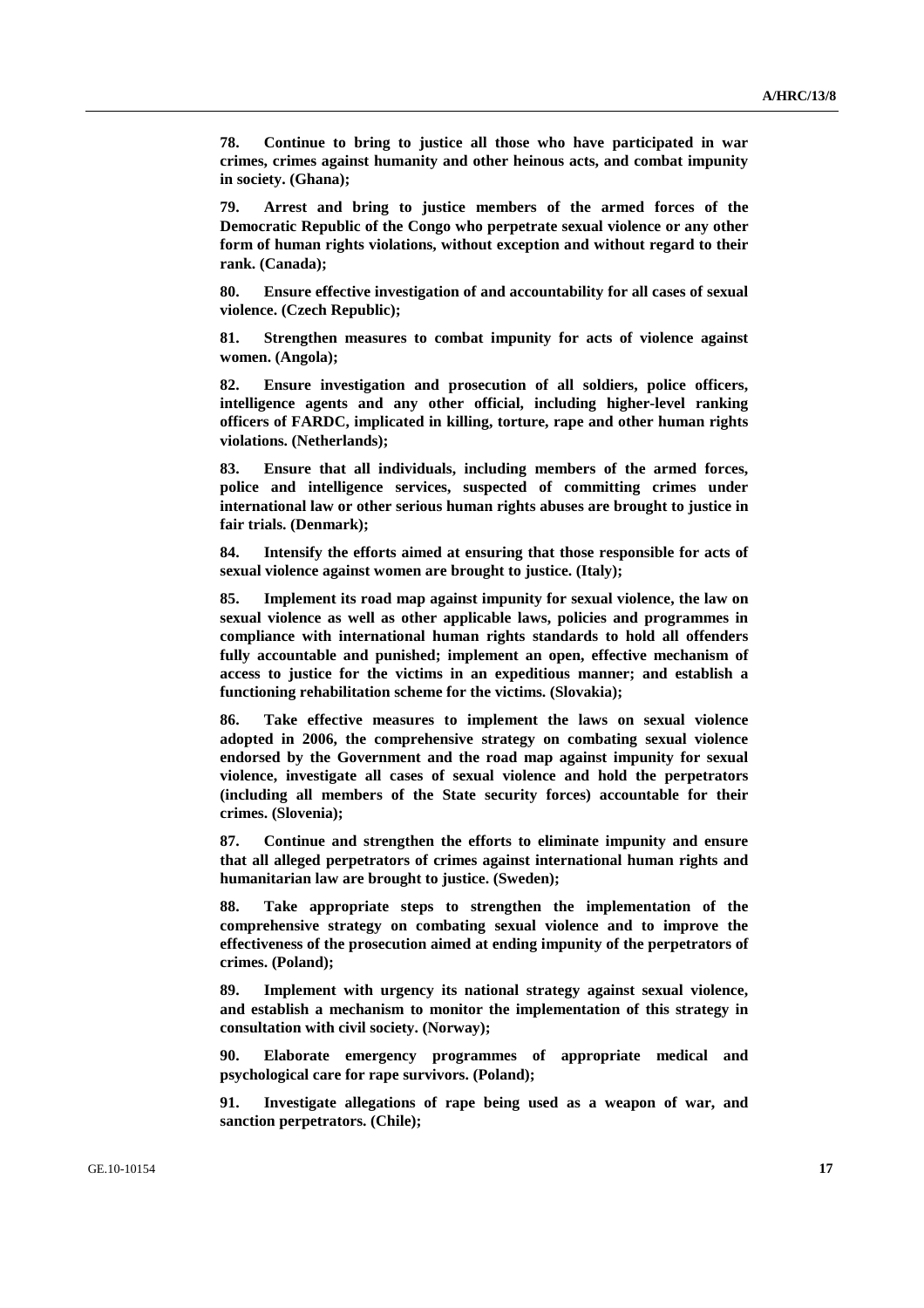**92. Increase its efforts to reform FARDC, and bring the perpetrators of atrocious crimes committed against the wider population from within the military to justice. (Germany);** 

 **93. Ensure that officers and military personnel responsible for human rights violations, particularly sexual violence, are prosecuted, especially in cases which have been brought to the attention of the authorities by the Security Council. (France);** 

 **94. Adopt necessary legislative measures to halt impunity, with effective punishment of sexual violence and of recruitment of children into armed conflict. (Mexico);** 

 **95. Take all necessary measures to execute arrest warrants issued by the International Criminal Court. (Netherlands);** 

 **96. Fully cooperate with the International Criminal Court. (Brazil);** 

 **97. Bearing in mind the accusations of war crimes and crimes against humanity, incorporate the Rome Statute into the internal legislation as soon as possible. (Argentina);** 

 **98. Ensure that security sector reform remains a key priority, the first and most important steps being the adoption of the DRC's national security sector reform plan, coupled with practical measures to ensure the housing, pay and feeding of soldiers, particularly those deployed in the east. (United Kingdom);** 

 **99. Continue to pursue its search for ways and means to restore peace throughout the country as peace is quite essential for development and human rights protection. (Democratic People's Republic of Korea);** 

 **100. Ensure the safety of journalists and take further steps to create an environment conducive to a free and independent media. (United Kingdom);** 

 **101. Adopt measures to ensure protection of journalists and human rights defenders against harassment, attacks and arbitrary detention. (Czech Republic);** 

 **102. Ensure that members of political parties, media and civil society are permitted to exercise freely their rights to free expression, association and peaceful assembly according to international standards. (Netherlands);** 

 **103. Take further measures to protect the rights of human rights defenders and ensure that they, and also journalists, can be active in the country without facing threats to their safety. (Sweden);** 

 **104. Ensure that crimes and violations against human rights defenders and journalists are effectively investigated and prosecuted. (Norway);** 

 **105. Make further efforts to address reported cases of obstructions to human rights activities, including attacks and threats against journalists and human rights activists. (Republic of Korea);** 

 **106. Adopt an effective legal framework for the protection of human rights activists in line with the Declaration on Human Rights Defenders. (Slovakia);** 

 **107. End all forms of attacks and harassments as well as cases of arbitrary arrest of human rights defenders and address the problem of impunity for these acts. (Ireland);**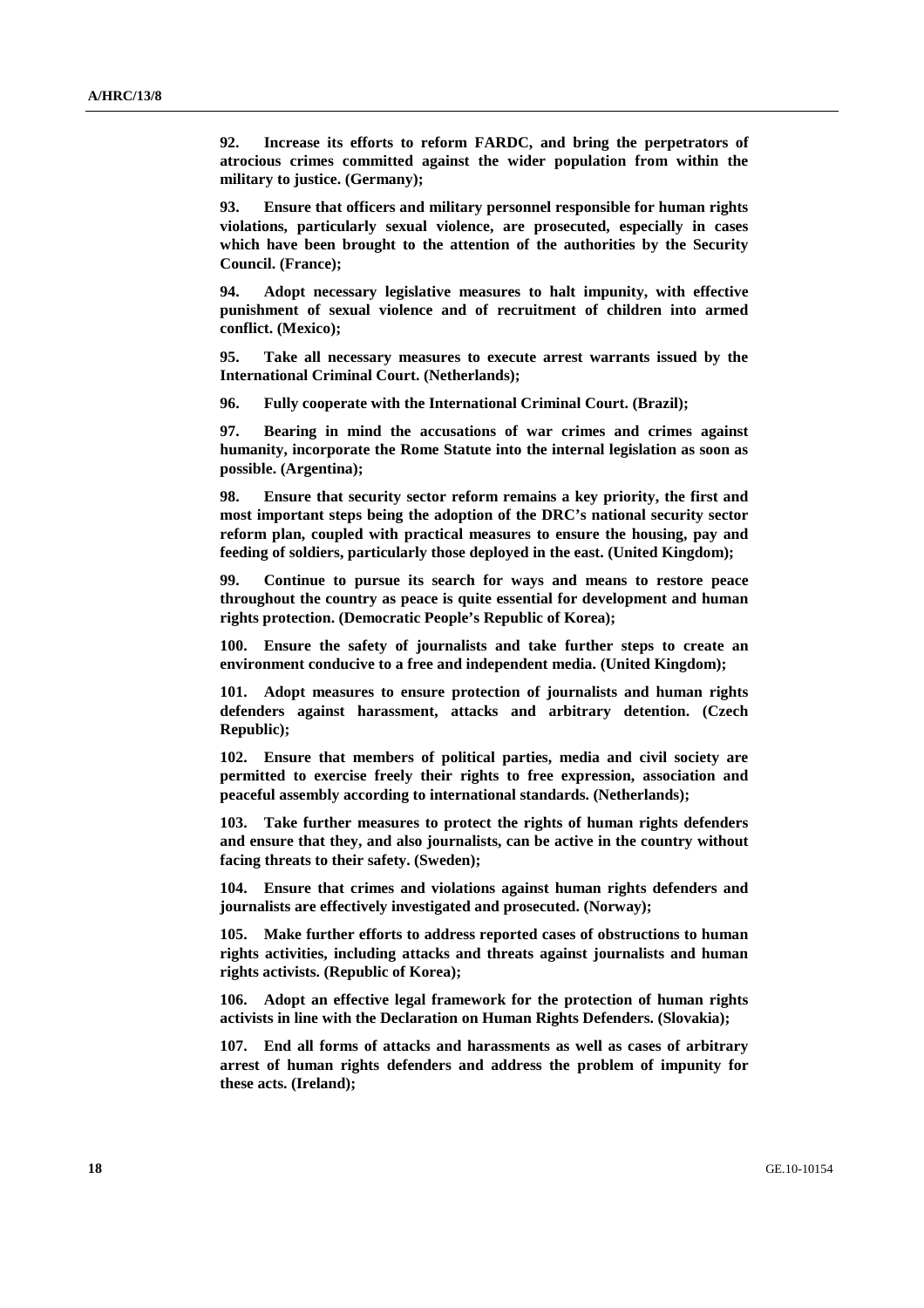**108. Launch an urgent appeal to the international community to provide the Congolese population with aid for the strengthening of basic infrastructure, such as the construction of distribution centres for drinking water, roads, housing, power stations, etc. (Algeria);** 

 **109. Make the necessary efforts to increase spending on social programmes, particularly with respect to education and access to health. (Mexico);** 

 **110. Continue to develop efforts to implement strategies to reduce poverty in line with the Millennium Development Goals. (Angola);** 

 **111. Further strengthen natural resources management to end the diversion of profits to fund armed conflict. (Australia);** 

 **112. Take measures to diversify its economy with a view to reducing its dependence on the export of primary products. (Zimbabwe);** 

 **113. Continue to strengthen measures aimed at poverty eradication, facilitation of access to medical care and services, and education and housing, especially for the rural poor. (South Africa);** 

 **114. Continue the comprehensive efforts to improve the system of education. (Belarus);** 

 **115. Seek support from the relevant United Nations agencies and programmes in order to establish literacy programmes and strategies for the benefit of the population, in particular school-age children. (Algeria);** 

 **116. Guarantee effectively that education is free for all children. (Holy See);** 

 **117. Redouble its efforts to reduce poverty and increase national spending on education to eliminate the high level of illiteracy. (Azerbaijan);** 

 **118. Increase available resources for education. (Angola);** 

 **119. With the support of the international community, persevere in its efforts in education in order to guarantee the realization of this right for all and integrate education and human rights training in its curriculum. (Morocco);** 

 **120. Give priority to free education in the national budget allocations and take measures to prevent school drop out. (Uruguay);** 

 **121. Fully cooperate with the competent humanitarian organizations with a view to ensuring the protection of the internally displaced, particularly women and children. (Chile);** 

 **122. Associate human rights defenders in the following up and implementation of recommendations which it will accept in the context of its universal periodic review. (Belgium);** 

 **123. Seek the support of the international community in its post-conflict reconstruction phase, including capacity-building and training and institution building in the area of promotion and protection of human rights. (Egypt);** 

 **124. Seek the assistance of the international community to effectively support its efforts to face material, technical and financial challenges, which remain the major handicap to promoting fundamental human rights in the country. (Burundi).** 

95. **The Democratic Republic of the Congo considers that recommendations Nos. 8, 9, 10, 11, 12, 13, 14, 15, 16, 17, 18, 19, 20, 21, 22, 23, 25, 26, 27, 29, 31, 32,33, 35, 36, 37, 39,40,43,44,45,46,47, 48, 52, 53, 54, 57, 59, 60, 64, 65, 66, 67, 68, 69, 70, 71, 75, 76, 81,**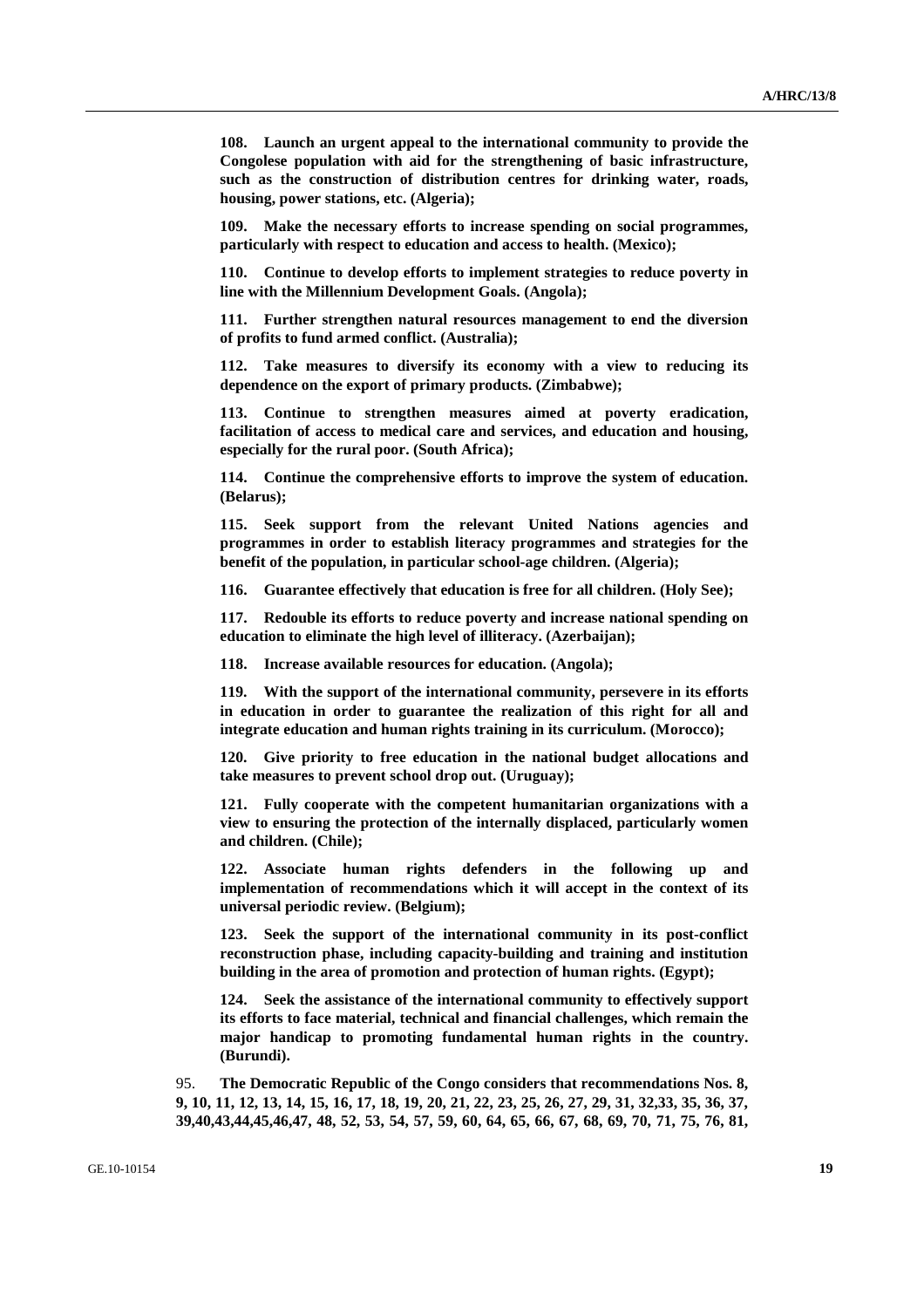**84, 94, 96,101,104,107,114 above are either already implemented or in the process of implementation.** 

96. **The following recommendations will be examined by the Democratic Republic of the Congo, which will provide responses in due time. The response of the Democratic Republic of the Congo to these recommendations will be included in the outcome report adopted by the Human Rights Council at its thirteenth session:** 

 **1. Establish land commissions at the community level. (Niger);** 

 **2. Consider issuing a standing invitation to all United Nations human rights special procedures (Brazil); consider extending a standing invitation to all special procedures of the Human Rights Council. (Latvia);** 

 **3. Extend an open and permanent invitation to the United Nations human rights special procedures mandate holders; (Chile) extend an open and permanent invitation to all special procedures; (Spain) issue open and permanent invitations to the special procedures. (Argentina);** 

 **4. Consolidate the process of national healing with a view to achieving longterm political stability. (Zimbabwe);** 

 **5. Seek support from the international community, and in particular the United Nations organs and programmes, in relation to human rights training; work against sexual violence, especially violence perpetrated against women; measures against child labour; the eradication of the phenomenon of "child soldiers"; security; assistance to families and communities in combating the effects of poverty and AIDS; education; and juvenile justice. (Côte d'Ivoire);** 

 **6. Set up a task force within the Ministry of Justice with international participation to combat arbitrary detentions and to seek urgent ways of improving the situation of prisoners. (Spain);** 

 **7. Develop a national action plan for FARDC in accordance with United Nations Security Council resolution 1612 (2005), working closely with the United Nations task force on monitoring and reporting, and prioritize the reintegration of children associated with armed groups, with a focus on family tracing and reunification, the provision of psychosocial support as well as education and vocational training. (Austria);** 

 **8. Consider developing a comprehensive plan for the training of the judiciary, as well as a structured remuneration package that addresses conditions of service. (South Africa);** 

 **9. Ensure access for all detainees to legal counsel and judicial oversight as well as the effective investigation and prosecution of alleged cases of torture by security forces. (Austria);** 

 **10. Implement the recommendations made by the Special Rapporteur on extrajudicial, summary or arbitrary executions during his recent visit to the Democratic Republic of the Congo. (France);** 

 **11. Strengthen measures to combat impunity with regard to the extreme violence against civilians, and in this regard take into account among others the recommendations of the Special Rapporteur on extrajudicial executions. (Netherlands);** 

 **12. Invite the international community to assist in the monitoring of the action plan against sexual violence. (Finland);**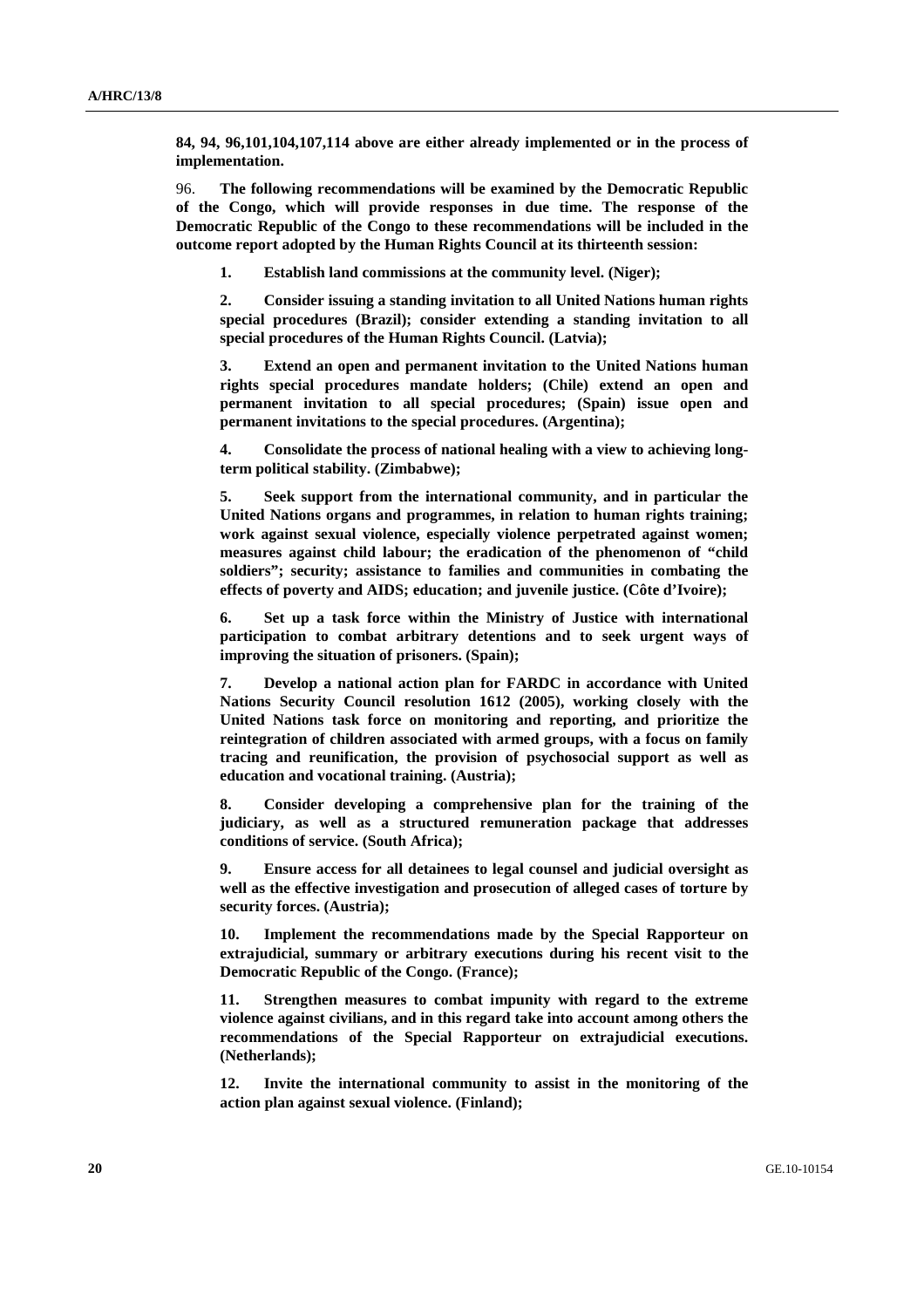**13. End impunity for crimes of sexual violence, establish effective mechanisms to prevent sexual violence, and ensure that victims have access to appropriate health care, in line with Security Council resolutions 1325 (2000) and 1820 (2008) and the Government's international obligations at large. (Sweden);** 

 **14. Work to ensure that the legislation necessary to give effect to the Rome Statute be adopted as soon as possible, prosecute all those accused of war crimes and crimes against humanity, regardless of their position in the hierarchy, and strip of their function in the army or civil service those identified as perpetrators of grave human rights violations. (Switzerland);** 

 **15. Ensure that International Criminal Court arrest warrants are executed regardless of rank; the Rome Statute is enacted into domestic law; demobilization and reintegration are accelerated; and the Security Council's recommendations on military officer screening and transitional justice are implemented. (Australia);** 

 **16. Establish a form of vetting mechanism for the promotion and training of the Armed Forces and remove and exclude members of the forces who are suspected of human rights violations, pending judicial investigation. (Netherlands);** 

 **17. Establish an independent vetting mechanism to exclude suspected perpetrators of gross human rights violations from the army, police and intelligence services. (Denmark);** 

 **18. Establish effective mechanisms of transitional justice. (Luxembourg);** 

 **19. Further professionalize the armed forces, including by regular and increased payment of wages. (Brazil);** 

 **20. Ensure that disarmament, demobilization, repatriation, resettlement and reintegration for rebel groups remains a high priority in operations against FDLR and the Lord's Resistance Army. (United Kingdom);** 

 **21. In order to fully implement an all-encompassing system that spans crime prevention to the eradication of impunity, hold periodic reviews, issue external progress reports and request technical support when necessary. (Japan);** 

 **22. Noting the responsibility to protect human rights defenders, develop a specific regulatory framework to ensure the security of journalists and civil society, and also of members of the political opposition. (Spain);** 

 **23. Forcefully denounce attacks against human rights defenders and that State authorities give human rights defenders legitimacy and recognition through supportive statements. (Norway);** 

 **24. Elaborate legislation for the protections of human rights defenders in consultation with civil society and the relevant international agencies, and adopt such legislation. (Canada);** 

 **25. Adopt a law to protect the rights of human rights defenders as well as a plan to ensure their security, particularly in the east of the country. Conduct an appropriate investigation and publicly condemn attacks against human rights defenders. (Belgium);** 

 **26. Adopt legislation at the national and provincial levels to protect human rights defenders and take effective measures to ensure its implementation. (Switzerland);**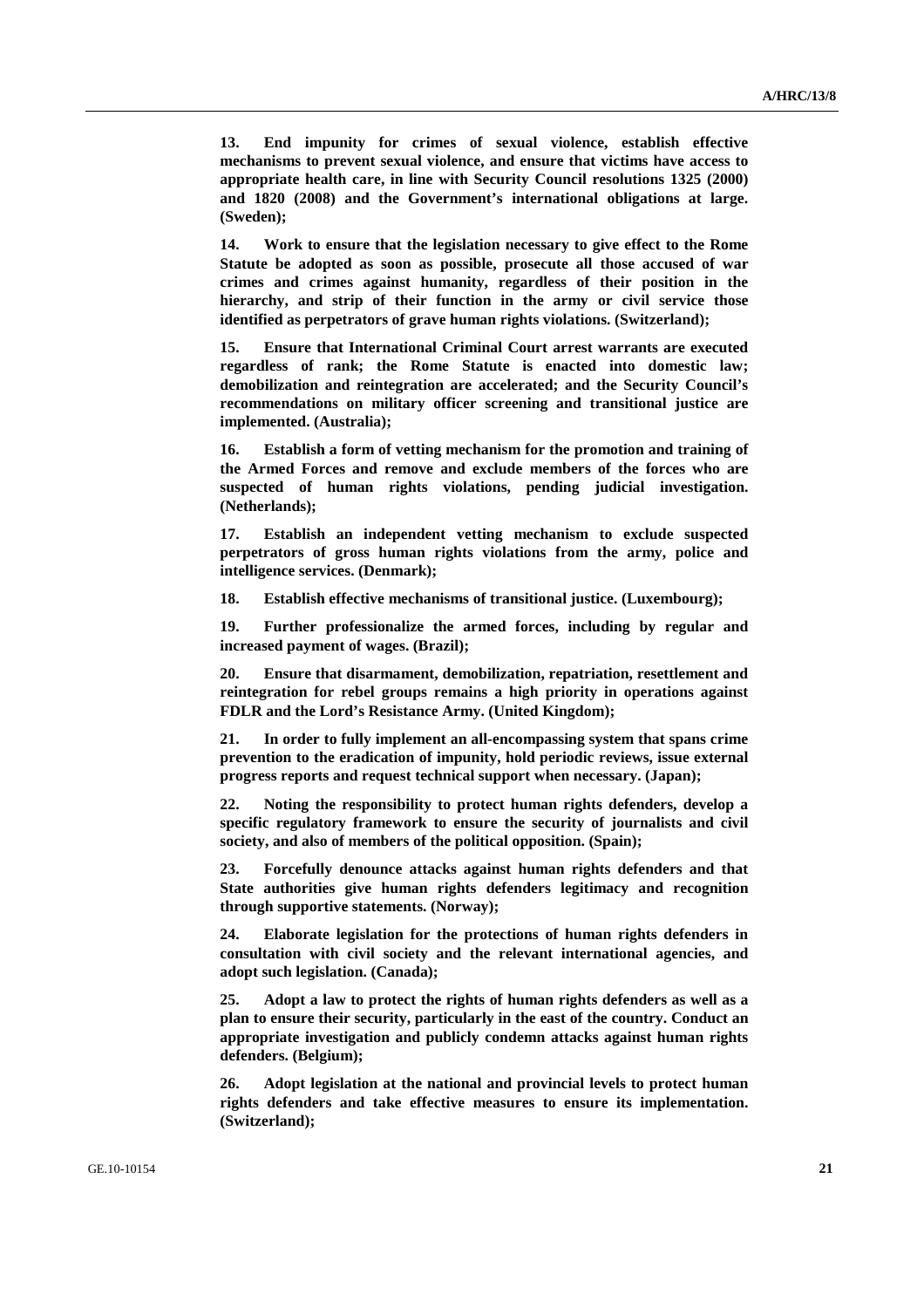**27. Put in place concrete policies to ensure that human rights defenders can conduct their work freely without any hindrance; in this regard one of the concrete steps to be taken is the establishment of a legal framework for the protection of human rights defenders. (Netherlands);** 

 **28. During the consultation on human rights defenders referred to by the Minister of Human Rights, invite the Special Rapporteur on human rights defenders to help establish laws and structures which will be in accordance with the realities of the country. (Ireland).** 

97. **The following recommendations did not enjoy the support of the Democratic Republic of the Congo:** 

 **1. Grant to the Joint United Nations Human Rights Office and other independent mechanisms free access to places of detention of the National Intelligence Agency and the National Guard and any other detention centre that is still inaccessible to external observers. (France);** 

 **2. Pursue the implementation of the peace accords with a view to stabilizing and pacifying the eastern part of the Democratic Republic of the Congo and create suitable conditions to ensure and promote respect for international humanitarian law and the protection of the civilian population. (Canada);** 

 **3. Grant United Nations special rapporteurs regular access to detention facilities run by the National Intelligence Agency and the Republican Guard, and adopt a viable action plan to better address the urgent need for comprehensive penal system reform. (United States);** 

 **4. Significantly increase its commitment to fight impunity, specifically that it (a) suspend, investigate and prosecute as appropriate FARDC soldiers who have been identified as perpetrators of serious human rights abuses or crimes, including the FARDC's 213th Brigade, as well as the five members of the FARDC who were credibly accused of serious human rights abuses by MONUC and United Nations Security Council over the past year; and (b) establish an effective screening mechanism to vet the past human rights records of officers, particularly for important posts in the military. (United States);** 

 **5. Proceed to arrest and transfer to the Hague Mr. Bosco Ntaganda, who is subject to an arrest warrant by the International Criminal Court. (Italy);** 

 **6. Meet the commitment it has undertaken to cooperate with the International Criminal Court on cases that the Democratic Republic of the Congo government has self-referred to the Court and uphold its treaty obligations by arresting Bosco Ntaganda and transferring him to the International Criminal Court. (United States);** 

 **7. Put a vetting process in place in the Congolese security forces, based on the past record of its members, with the aim of preventing the recruitment of individuals who have committed human rights violations. (Canada);** 

 **8. Establish an independent mechanism in order to identify and take measures against members of the security forces who are responsible for serious human rights violations. (Ireland);** 

 **9. Bring to account individuals and groups who use inflammatory rhetoric. (Australia);**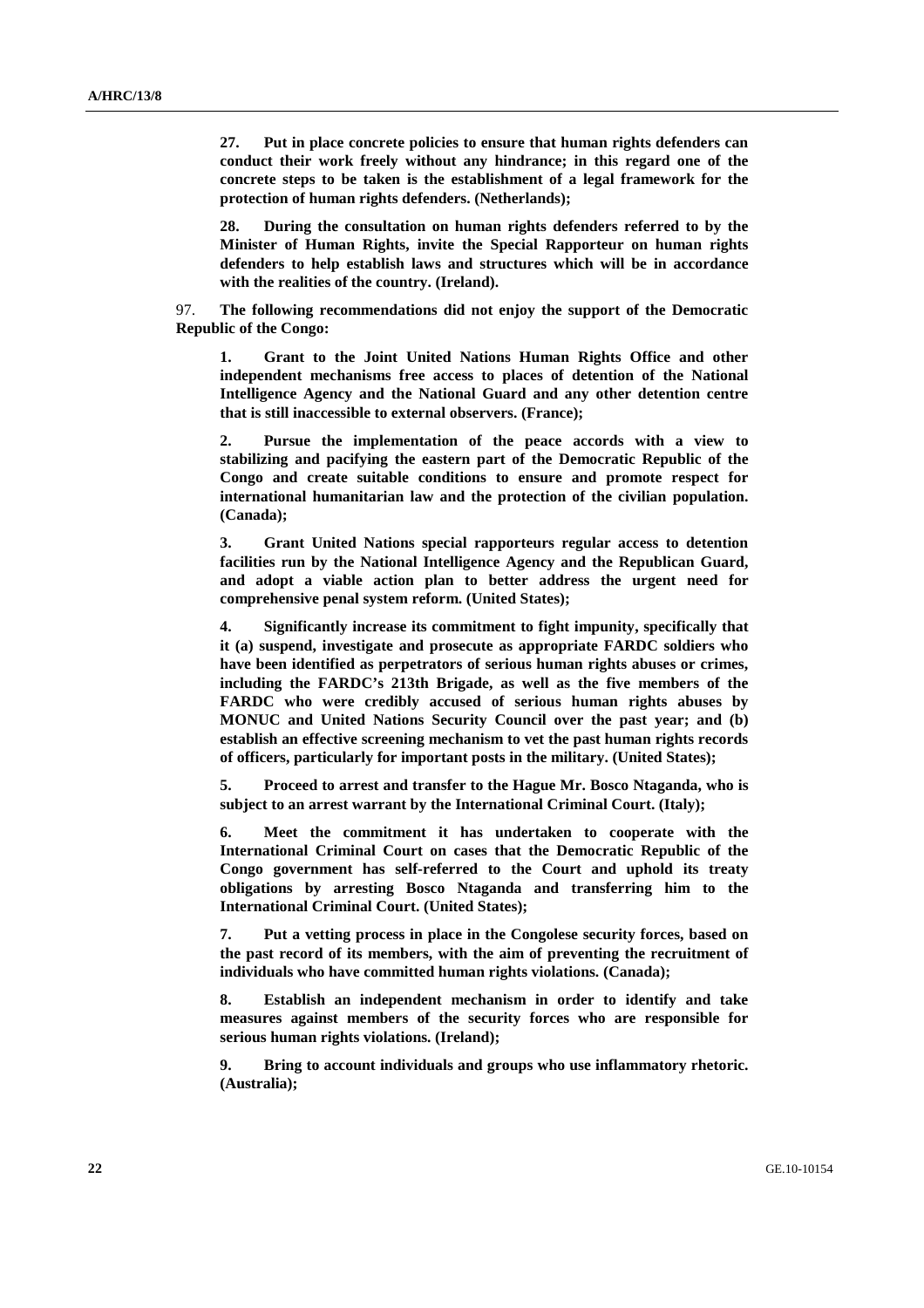**10. Decriminalize consensual same-sex activity between adults. (Czech Republic);** 

 **11. Stop the intimidation, threatening and arrest of human rights defenders and journalists and release political prisoners who are still in detention. (Canada);** 

98. **All conclusions and/or recommendations contained in the present report reflect the position of the submitting State(s) and/or the State under review. They should not be construed as endorsed by the Working Group as a whole.**